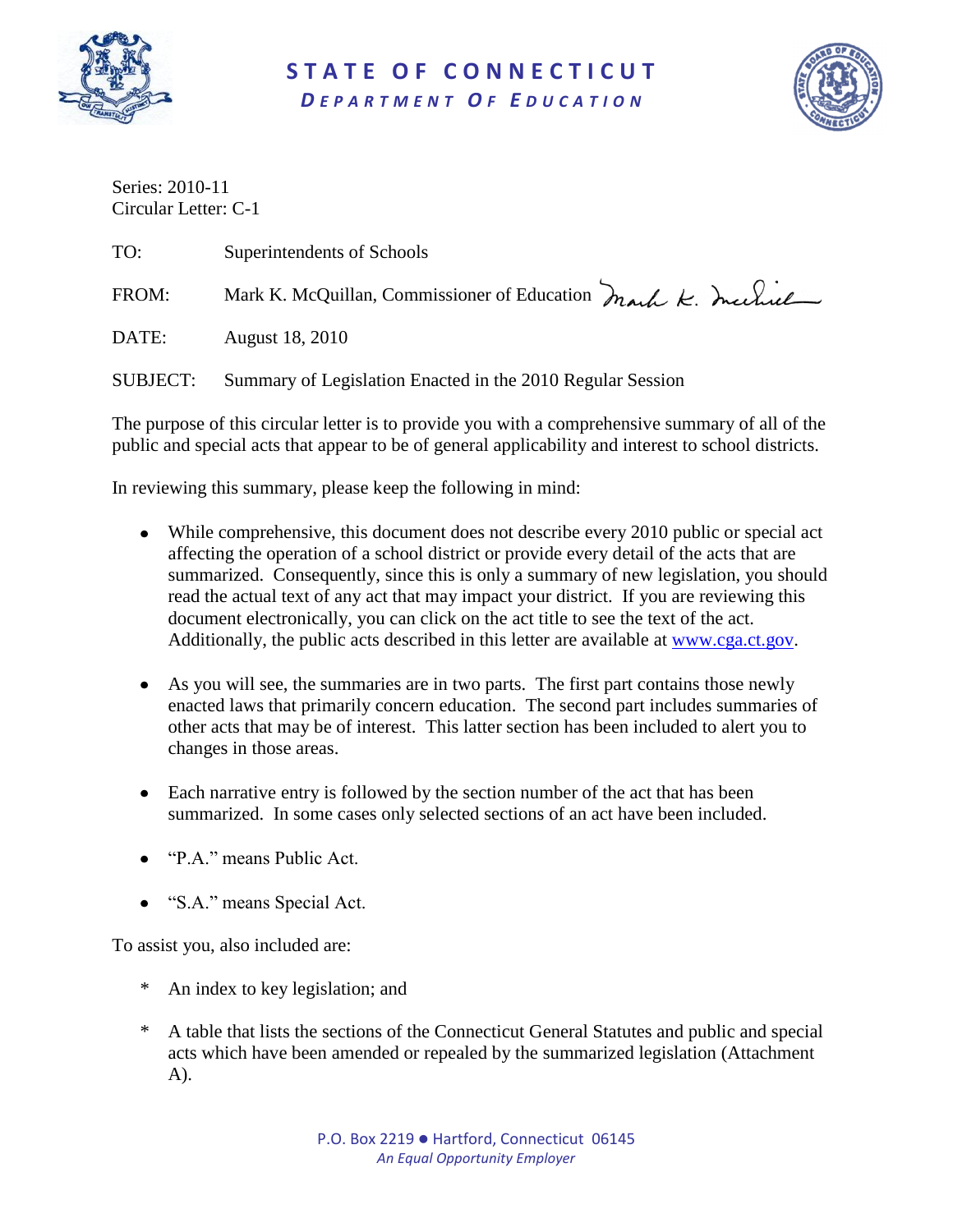Circular Letter: C-1 August 18, 2010 Page 2

If you have any questions about the new legislation, State Department of Education staff members are ready and willing to help you. In most cases you will know from past experience whom to consult. However, if you do not know who to contact or have general questions about this letter, please contact the Division of Legal and Governmental Affairs at (860) 713-6520. Thank you.

MKM:rhd

Attachments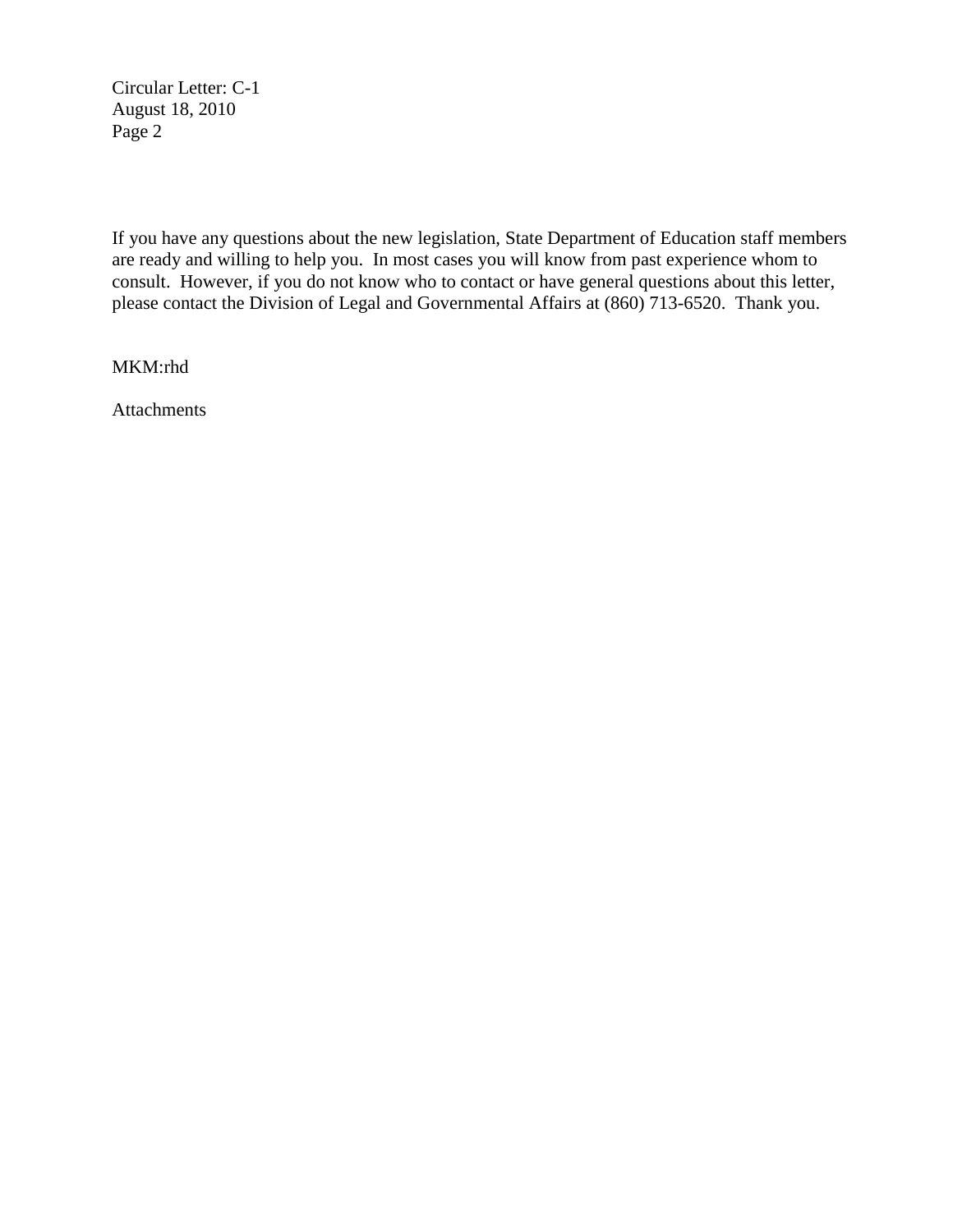# **INDEX TO KEY 2010 LEGISLATION**

| <b>LEGISLATION</b>                                                                | <b>PAGE</b>    |  |
|-----------------------------------------------------------------------------------|----------------|--|
| <b>CHARTER SCHOOLS</b>                                                            |                |  |
| Elimination of restriction on issuance of charters (P.A. 10-111)                  | $\overline{4}$ |  |
| Facility grant program (P.A. 10-111)                                              | 4              |  |
| Regulations for charter management organizations (P.A 10-111)                     | $\overline{4}$ |  |
| Waiver of enrollment limits (P.A. 10-111)                                         | 4              |  |
|                                                                                   |                |  |
| <b>CONNECTICUT TECHNICAL HIGHS SCHOOLS</b>                                        |                |  |
| Closing a technical high school (P.A. 10-76)                                      | 1              |  |
| Definition of region for purposes of attendance (P.A. 10-76)                      | $\overline{2}$ |  |
| Elimination of state-wide advisory council (P.A. 10-76)                           | 1              |  |
| Establishment of chairperson of the SBE technical high school committee (P.A.     | 1              |  |
| $10-76$                                                                           |                |  |
| Green jobs courses or academic programs, inventory and web site (P.A. 10-156)     | 10             |  |
| Inspection of busses (P.A. 10-76)                                                 | $\overline{2}$ |  |
| Licensed practical nurse programs (P.A. 10-3)                                     | 11             |  |
| Replacement of busses (P.A. 10-76)                                                | $\overline{2}$ |  |
| Separate budgeted agency (P.A. 10-76)                                             | $\overline{2}$ |  |
| Trade and capital equipment (P.A. 10-76)                                          | $\overline{c}$ |  |
| Transportation of students of closed or suspended school (P.A. 10-76)             | $\mathbf{1}$   |  |
|                                                                                   |                |  |
| <b>STATE DEPARTMENT OF EDUCATION</b>                                              |                |  |
| Advanced placement course program guidelines (P.A. 10-111)                        | 5              |  |
| Alternate route to certification for administrators (P.A. 10-111)                 | $\overline{3}$ |  |
| Board examination series pilot (P.A. 10-111)                                      |                |  |
| Charter school facility grant (P.A. 10-111)                                       |                |  |
| Closing a technical high school (P.A. 10-76)                                      |                |  |
| Decrease hunger of children resulting from recession (P.A. 10-133)                |                |  |
| Definition of region for purposes of attendance (P.A. 10-76)                      | $\overline{2}$ |  |
| Expansion of membership on SBE (P.A. 10-76)                                       | 1              |  |
| Expansion of public information system (P.A. 10-111)                              | 3              |  |
| Grants for revised graduation requirements (P.A. 10-111)                          | 5              |  |
| Homelessness, drop-out prevention and improve access (P.A. 10-133)                |                |  |
| Nutrition outreach program, breakfast, summer, child and adult care (P.A. 10-133) |                |  |
| Parent Trust Fund, transferred from DSS to SDE (P.A. 10-111)                      | 5              |  |
| Reconstitution of a local or regional board of education (P.A. 10-111)            |                |  |
| Replacement of school buses in service at a regional vocational-technical school  |                |  |
| $(P.A. 10-76)$                                                                    |                |  |
| School governance councils (P.A. 10-111)                                          | 5              |  |
| Waiver of enrollment limits for charter school (P.A. 10-111)                      | $\overline{4}$ |  |
|                                                                                   |                |  |
| <b>EDUCATORS</b>                                                                  |                |  |
| Alternative route to certification for administrators (P.A. 10-111)               | 3              |  |
| Coaches of intramural and interscholastic athletics (P.A. 10-62)                  | 1              |  |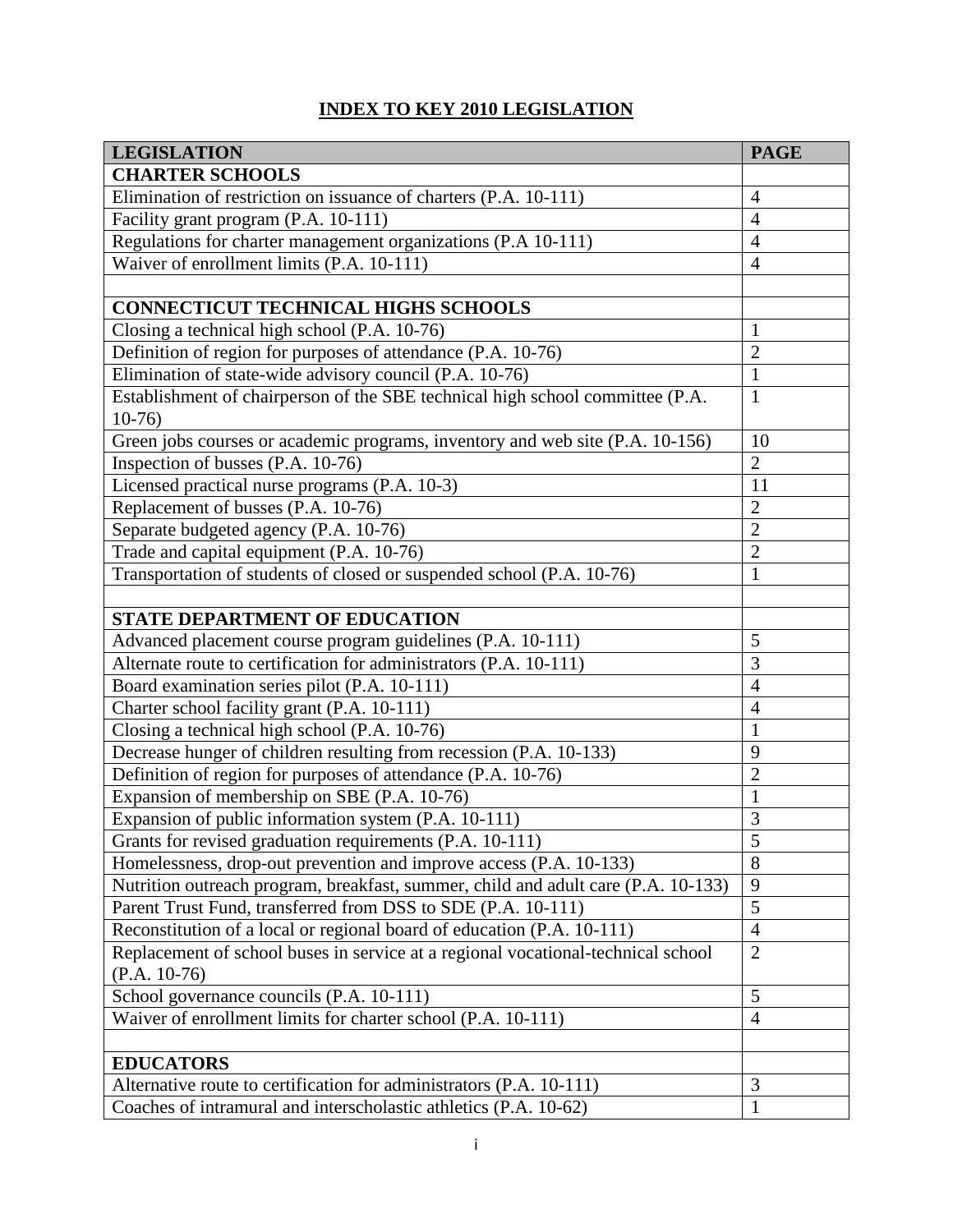| <b>LEGISLATION</b>                                                                   | <b>PAGE</b>    |  |
|--------------------------------------------------------------------------------------|----------------|--|
| In-service training for teachers and paraprofessionals (P.A. 10-91)                  | $\overline{2}$ |  |
| Priority school district attainment of tenure (P.A. 10-111)                          |                |  |
| Retired teachers in priority school district (P.A. 10-111)                           |                |  |
| Teacher evaluations to include multiple indicators of student academic growth        |                |  |
| based on guidelines developed by the SBE on or before July 1, 2013 (P.A. 10-111)     |                |  |
| Teen dating violence and domestic violence in-service training (P.A. 10-91)          | $\overline{2}$ |  |
| Waiver of certification for superintendent holding certificate from another state    | 3              |  |
| $(P.A. 10-111)$                                                                      |                |  |
|                                                                                      |                |  |
| <b>HEALTH</b>                                                                        |                |  |
| Child nutrition outreach program (P.A. 10-133)                                       | 9              |  |
| Concussions sustained by students (P.A. 10-62)                                       | $\mathbf{1}$   |  |
| Decrease of hunger resulting from recession (P.A. 10-133)                            | 9              |  |
| Reduction in incidence of low birth weight infants (P.A. 10-133)                     | 9              |  |
| Special Supplemental Food Program for Women, Infants and Children (P.A. 10-          | 9              |  |
| 133)                                                                                 |                |  |
| Sponsor Summer Food Service Program sites (P.A. 10-133)                              | 9              |  |
|                                                                                      |                |  |
| <b>INTERDISTRICT MAGNET SCHOOLS</b>                                                  |                |  |
| Capital start-up cost grants for interdistrict magnet schools required for the       | 3              |  |
| purpose of the 2008 stipulation and order for <b>Sheff</b> v. O'Neill (P.A. 10-108)  |                |  |
| Edison and Wintergreen Magnet Schools per pupil grant adjustment (P.A. 10-179)       | 12             |  |
|                                                                                      |                |  |
| <b>SCHOOL CONSTRUCTION</b>                                                           |                |  |
| Grant commitments for school building projects and special provisions for            | $\overline{2}$ |  |
| individual school construction projects (P.A. 10-108)                                |                |  |
| Reduction or cancelation of all or part of bond authorizations for state agency      | $\tau$         |  |
| capital projects as well as various grant and loan programs, including, but not      |                |  |
| limited to wiring school buildings, wiring for technology, purchase and installation |                |  |
| of security infrastructure (P.A. 10-44)                                              |                |  |
|                                                                                      |                |  |
| <b>SCHOOL DISCIPLINE</b>                                                             |                |  |
| In-school suspensions effective July 1, 2010 (P.A. 10-111)                           | 5<br>5         |  |
| Out of school suspension permitted (P.A. 10-111)                                     |                |  |
|                                                                                      |                |  |
| <b>SCHOOL DISTRICTS</b>                                                              | $\overline{4}$ |  |
| Adequate student support services and remedial services (P.A. 10-111)                |                |  |
| Advanced placement courses (P.A. 10-111)                                             |                |  |
| Child day care centers and group day care homes in public schools (P.A. 10-90)       |                |  |
| Collection of information on students in public schools (P.A. 10-111)                |                |  |
| Credit for online coursework to assist drop-outs (P.A. 10-111)                       |                |  |
| End of year examinations in high schools (P.A. 10-111)                               | $\overline{4}$ |  |
| Exemption from liability for transportation (P.A. 10-83)                             | 8              |  |
| Health insurance benefits for employees (P.A. 10-174)                                | 6              |  |
| Innovation school (P.A. 10-111)                                                      | 3              |  |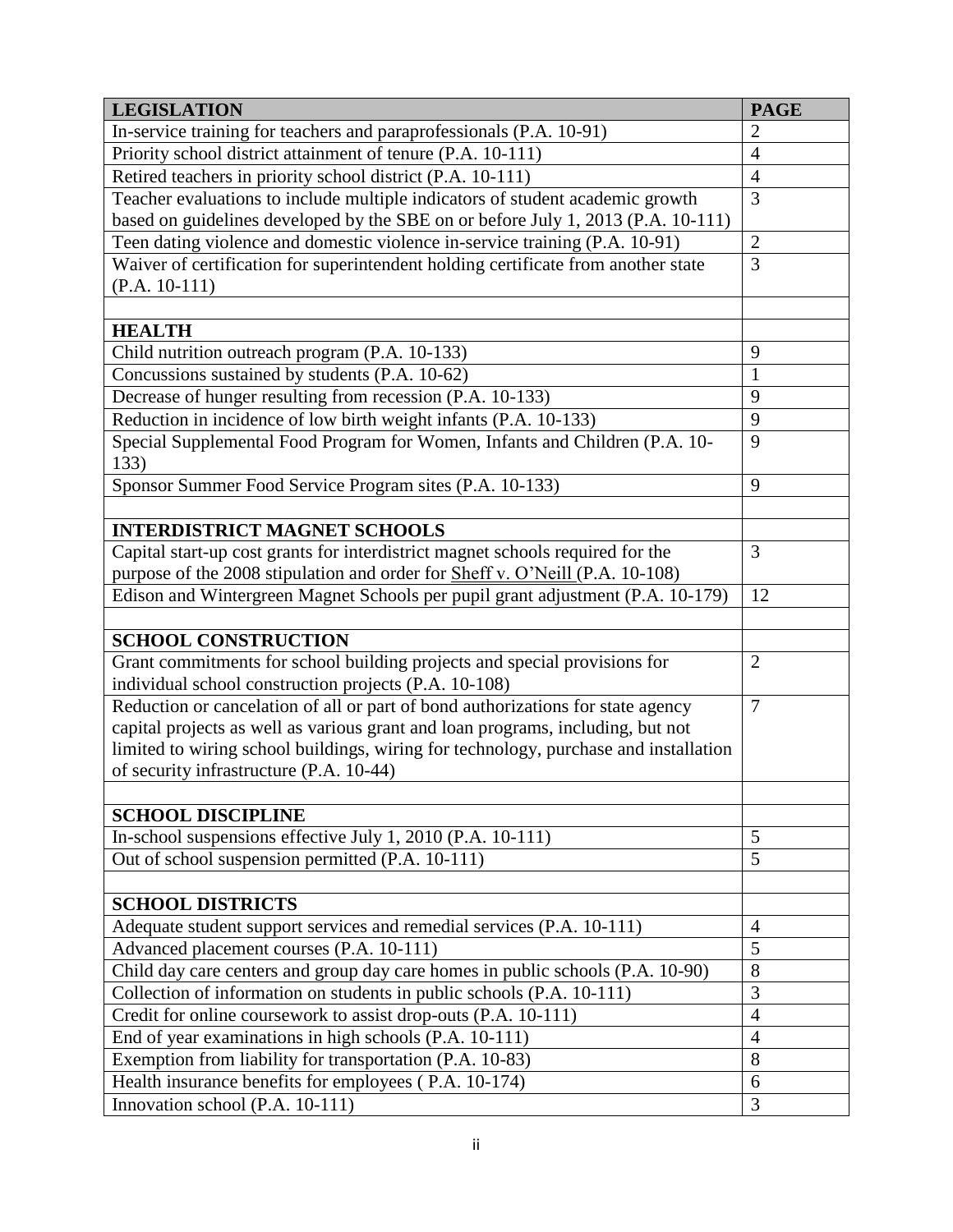| <b>LEGISLATION</b>                                                               | <b>PAGE</b>    |
|----------------------------------------------------------------------------------|----------------|
| Minimum budget expenditure requirement (P.A. 10-151)                             | 5              |
| Non-lapsing account for unexpended appropriations (P.A. 10-108)                  | $\overline{3}$ |
| Parent-teacher conferences (P.A. 10-111)                                         | 5              |
| Revised graduation requirements (P.A. 10-111)                                    | 5              |
| Seat belts on school busses (P.A. 10-83)                                         | 8              |
| Task force to examine achievement gap (P.A. 10-111)                              | 5              |
|                                                                                  |                |
| <b>SCHOOL READINESS</b>                                                          |                |
| Competitive school district defined (P.A. 10-151)                                | 6              |
| Continuation of grants for certain towns (P.A. 10-151)                           | 6              |
| Grants for use of unspent school readiness funds (P.A. 10-151)                   | 6              |
|                                                                                  |                |
| <b>SPECIAL EDUCATION</b>                                                         |                |
| Autism spectrum disorder (P.A. 10-175)                                           | 6              |
| Revision of membership on State Advisory Council for Special Education (P.A.     | 6              |
| $10-175$                                                                         |                |
| Task force to study individualized educational programs (S.A. 10-9)              | 6              |
|                                                                                  |                |
| <b>STUDENTS</b>                                                                  |                |
| Advanced placement course program starting July 1, 2011 (P.A. 10-111)            | 5              |
| Educational placement of children by DCF (P.A. 10-160)                           | 10             |
| End of the year examinations beginning with class of 2018 (P.A. 10-111)          | 5              |
| Graduation requirements beginning with class of 2018 (P.A. 10-111)               | 5              |
| School of origin defined for placement of children by DCF (P.A. 10-160)          | 10             |
| Student athletes sustaining concussions (P.A. 10-62)                             | 1              |
| Transportation of children placed by DCF (P.A. 10-160)                           | 10             |
|                                                                                  |                |
| <b>TRANSPORTATION</b>                                                            |                |
| Closure or suspension of operation of regional vocational-technical school (P.A. | $\mathbf{1}$   |
| $10-76$                                                                          |                |
| DCF responsibility for transporting children placed by DCF (P.A. 10-160)         | 10             |
| Hartford and CREC supplemental grants for interdistrict magnet schools (P.A. 10- | 13             |
| 179)                                                                             | 8              |
| Lap/shoulder seat belts (P.A. 10-83)                                             |                |
| Liability for student injuries for students wearing seat belts (P.A. 10-83)      | 8<br>11        |
| Shared service agreements that result in savings in FY 2011 (P.A. 10-167)        |                |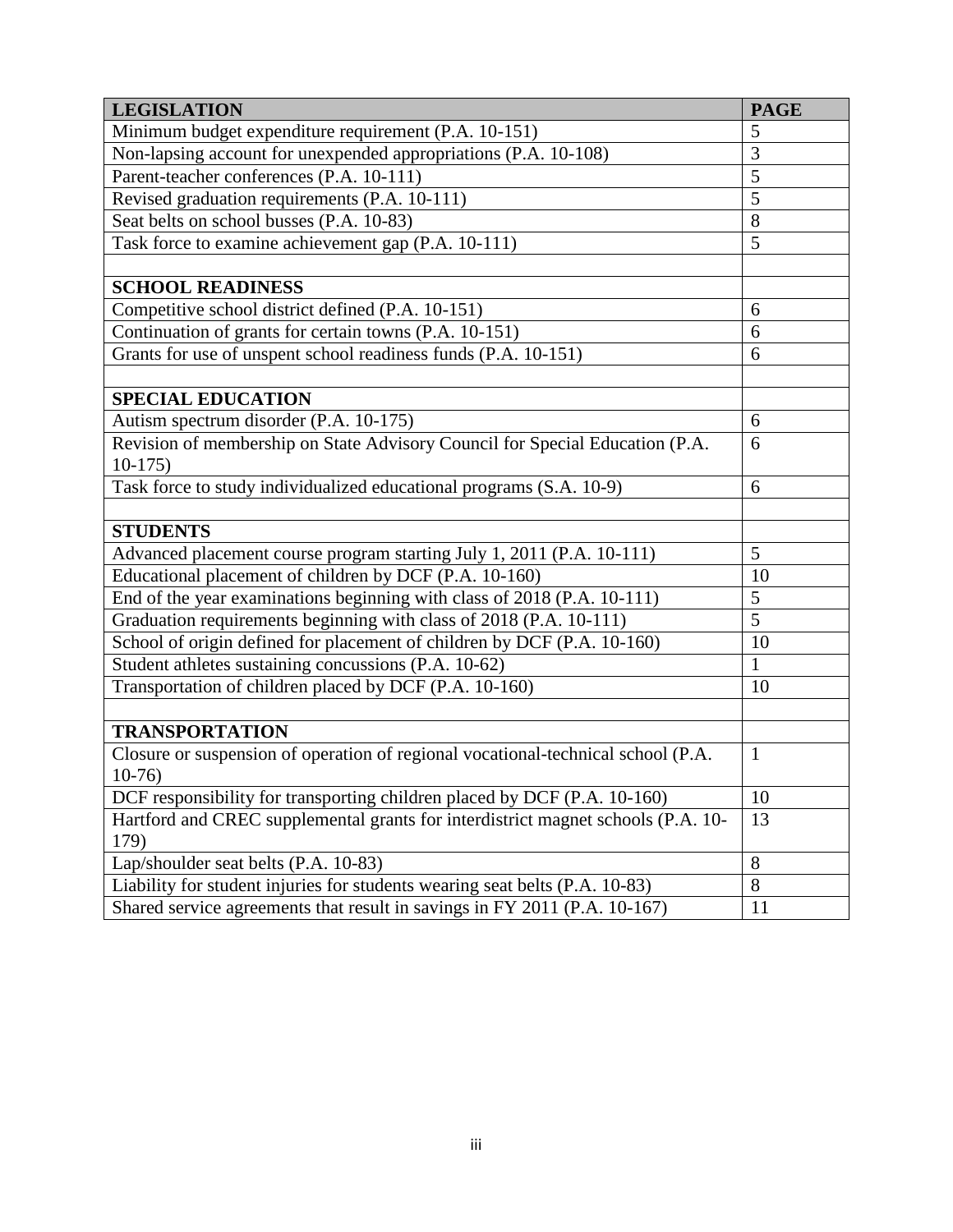# **Education Committee Bills Approved**

[Public Act 10-62](http://www.cga.ct.gov/2010/ACT/Pa/pdf/2010PA-00062-R00SB-00456-PA.pdf) : AN ACT CONCERNING STUDENT ATHLETES AND CONCUSSIONS. (Signed by the Governor on 5/18/10)

- Requires **coaches of intramural and interscholastic athletics to complete an annual training course** regarding the recognition of and dangers associated with concussions developed or approved by the State Board of Education (hereinafter "SBE") (course must be approved by the SBE before July 1, 2010).
- In addition, due to the fact that the training course will begin to be offered by CIAC in May, the bill requires the SBE to consider that a coach has met the initial training requirement required under the bill if (a) the coach takes a CIAC course on concussions on or after January 1, 2010 and before the SBE approves the initial training course; and (b) SBE determines the two courses are substantially similar.
- Requires a **coach to take a student athlete out of any interscholastic or intramural game or practice** if the athlete (1) shows signs of having suffered a concussion after an observed or suspected blow to the head or body or (2) is diagnosed with a concussion. The coach must keep the athlete out of any game or practice until the athlete has received clearance from a licensed medical professional to return to participation.

### [Public Act 10-71:](http://www.cga.ct.gov/2010/ACT/Pa/pdf/2010PA-00071-R00SB-00275-PA.pdf) AN ACT CONCERNING THE RECOMMENDATIONS BY THE LEGISLATIVE COMMISSIONERS FOR TECHNICAL REVISIONS TO THE EDUCATION STATUTES.

(Signed by the Governor on 5/18/10)

• Makes technical changes to the education statutes.

# [Public Act 10-76:](http://www.cga.ct.gov/2010/ACT/Pa/pdf/2010PA-00076-R00SB-00379-PA.pdf) AN ACT CONCERNING VOCATIONAL-TECHNICAL SCHOOLS. (Signed by the Governor on 5/18/10)

- Requires the SBE to follow an extensive process before **closing a technical high school** including holding a public hearing at the school after school hours at least 30 days before taking a vote on the proposed suspension or closure and developing a comprehensive plan addressing a number of issues related to closure or suspension before the hearing which must be mailed to all school parents and employees.
- Requires the SBE to be responsible for transporting any student enrolled in a technical high school that is closed or whose operations are suspended to another technical high school during such period of closure or suspension of operations. The Board shall also be responsible for the costs associated with such transportation.
- Expands the **SBE membership to 13** and requires, as of July 1, 2010, that at least two members of the SBE have industrial, trade or technical school experience. One of these two members is required to chair the SBE's technical high school committee. As of April 1, 2011, the bill also requires one Board member to have experience in agriculture or be an alumnus or have served as an educator at a regional agriculture science technology center.
- Eliminates the state-wide advisory committee on regional vocational-technical schools and requires the Education, Higher Education and Employment Advancement and Labor committees to meet annually, by November 30, with the Connecticut Technical High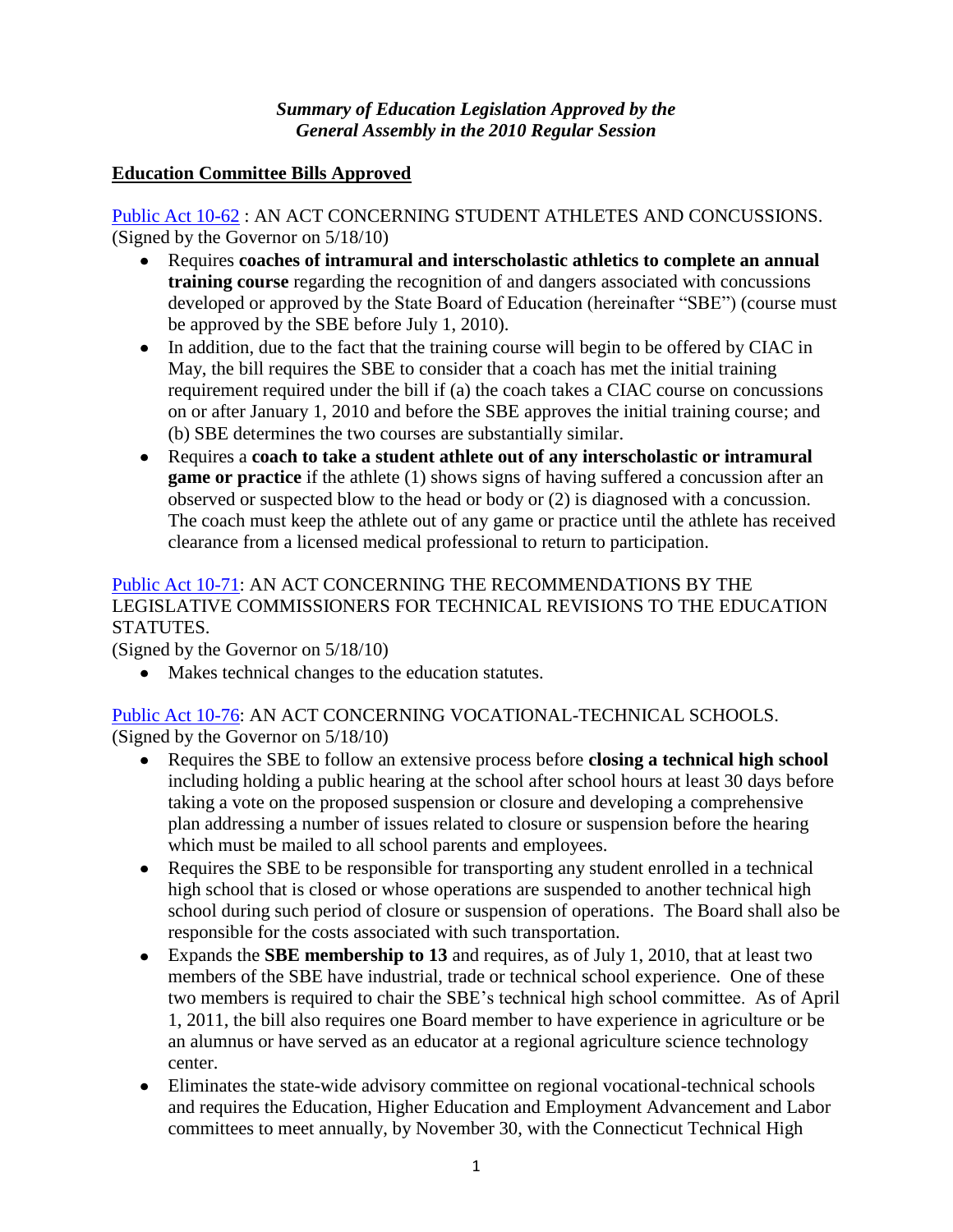School System (hereinafter "CTHSS") superintendent, the Office of Workforce Competitiveness (hereinafter "OWC") director, the Labor Commissioner, and other appropriate people to consider the annual report each official must submit to the committees by November 15 annually.

- Requires the State Bond Commission to vote on whether to issue bonds that the General Assembly approved for maintenance and trade and capital equipment for regional vocational-technical schools, but the Commission has not allocated.
- Requires the SBE to **arrange for the inspection of the busses** in operation at the regional vocational-technical schools on or before July 15, 2010, and annually thereafter.
- Requires the SBE to replace any school bus in service at a regional vocational-technical school that is twelve years or older or has been subject to an out-of-service order, as defined in section 14-1 of the general statutes, for two consecutive years for the same reason. The bill also requires the superintendent of CTHSS to report annually on such school bus replacement to the Office of Policy and Management (hereinafter "OPM"), and the committees on Education and Finance and Bonding.
- Requires that the regional vocational-technical school system be a **separate budgeted agency** from the State Department of Education (hereinafter "SDE").
- Requires the superintendent of the regional vocational-technical school system to biannually submit the operating budgets for each individual regional vocational-technical school to OPM, Office of Fiscal Analysis and the General Assembly and to make available such budgets on the regional vocational-technical school system's web site.
- On or before July 1, 2011, requires the SBE to develop recommendations regarding the **definition of region for purposes of attendance** in the regional vocational-technical school system and to submit those recommendations to the Education Committee.

# [Public Act 10-91:](http://www.cga.ct.gov/2010/ACT/Pa/pdf/2010PA-00091-R00HB-05315-PA.pdf) AN ACT CONCERNING EDUCATION AND THE REDUCTION OF DOMESTIC VIOLENCE.

(Signed by the Governor on 5/26/10)

- $\bullet$ Requires local and regional boards of education to include information on **teen dating violence and domestic violence** in the health and mental health risk reduction education information they provide as part of the in-service training they must offer to certified employees.
- Allows boards to permit paraprofessionals and noncertified employees to participate voluntarily in the in-service training programs for certified personnel.
- Requires the SBE, within available appropriations and utilizing available materials, to assist and encourage local and regional boards of education to include domestic violence and teen dating violence as part of their in-service training programs for certified professional employees.

[Public Act 10-108:](http://www.cga.ct.gov/2010/ACT/Pa/pdf/2010PA-00108-R00SB-00376-PA.pdf) AN ACT CONCERNING STATE GRANT COMMITMENTS FOR SCHOOL BUILDING PROJECTS, MUNICIPAL ACCOUNTS FOR SURPLUS EDUCATION FUNDS AND REVISIONS TO CERTAIN LIBRARY STATUTES. (Signed by the Governor on 6/7/10)

Authorizes state grant commitments for school building projects and enacts special  $\bullet$ provisions for individual school construction projects.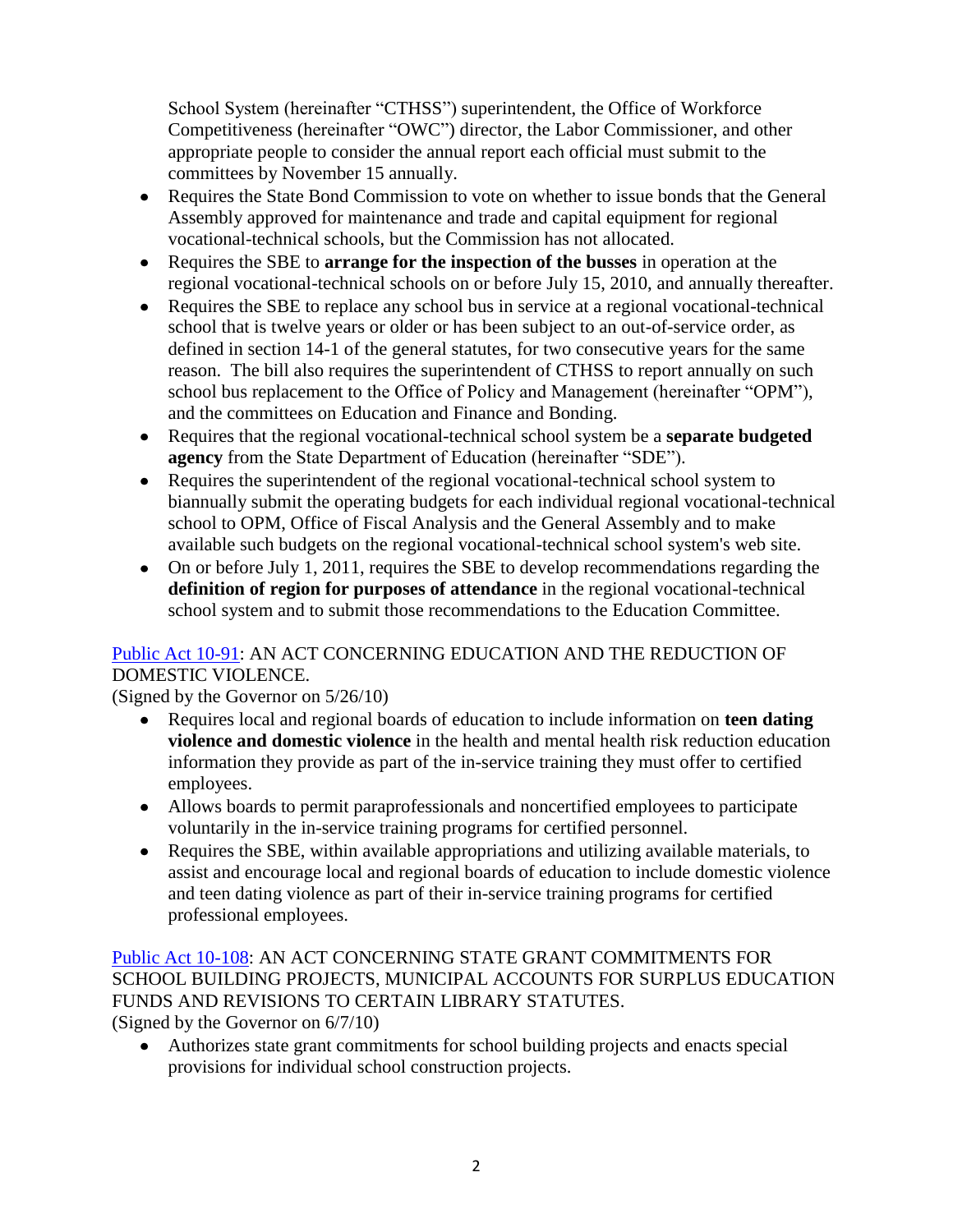- Authorizes an additional \$4.6 million in state bonding to the SDE for capital start-up cost grants for interdistrict magnet schools required for the purpose of the 2008 stipulation and order for Sheff v. O'Neill.
- For the fiscal year ending June 30, 2011, and each fiscal year thereafter, authorizes the board of finance in each town having a board of finance, the board of selectman in each town having no board of finance or the authority making appropriations for the school district for each town, to deposit into a **non-lapsing account any unexpended funds from the prior fiscal year** from the budgeted appropriation for education for the town, provided such amount does not exceed one per cent of the total budgeted appropriation for education for such prior fiscal year.

[Public Act 10-111:](http://www.cga.ct.gov/2010/ACT/Pa/pdf/2010PA-00111-R00SB-00438-PA.pdf) AN ACT CONCERNING EDUCATION REFORM IN CONNECTICUT. (Signed by the Governor on 5/26/10)

- Requires the SDE to review and approve proposals for **alternate route to certification (hereinafter "ARC") programs for school administrators**. Such proposals must provide that the ARC program:
	- 1. Be provided by a public or private higher education institution; a local and regional board of education; a regional education service center (hereinafter "RESC"); or a private, nonprofit teacher administrator training organization approved by the SBE.
	- 2. Accept only those participants who:
		- Hold a bachelor's degree;
		- Have at least 40 months teaching experience, at least 10 school months are in a position requiring certification at a public school;
		- Obtain a recommendation by an immediate supervisor or district administrator, based on such person's performance.
	- 3. Require all participants to complete a one-year residency that requires participants to serve in a position for 10 months requiring an intermediate administrator or supervisor endorsement and serve under the supervision of a certified administrator and a supervisor from the ARC program. Ten months experience in a full-time position as an administrator in a public or non-public school in another state may qualify in lieu of the one-year residency.
- Grants the Commissioner of Education the authority to **waive certification for a superintendent** who, upon the request of an employing local or regional board of education, has three years of experience as a certified administrator in a public school and holds a superintendent certificate issued by another state.
- Requires the Department to **expand the public information system** on or before July 1, 2013, to track and report data relating to student, teacher, school and district performance and to make such information available to local and regional boards of education for use in evaluating educational performance and growth of teachers and students enrolled in public schools in the state.
- Requires that **multiple indicators of student academic growth** be included in teacher  $\bullet$ evaluations pursuant to guidelines adopted by the SBE, on or before July 1, 2013. Such guidelines shall be adopted by the Board in consultation with a Performance Evaluation Advisory Council made up of a variety of stakeholders.
- Authorizes the local or regional board of education for a priority school district to convert an existing school or establish a new school as an "**innovation school**" based on an "innovation plan" developed by a variety of stakeholders led by either faculty and district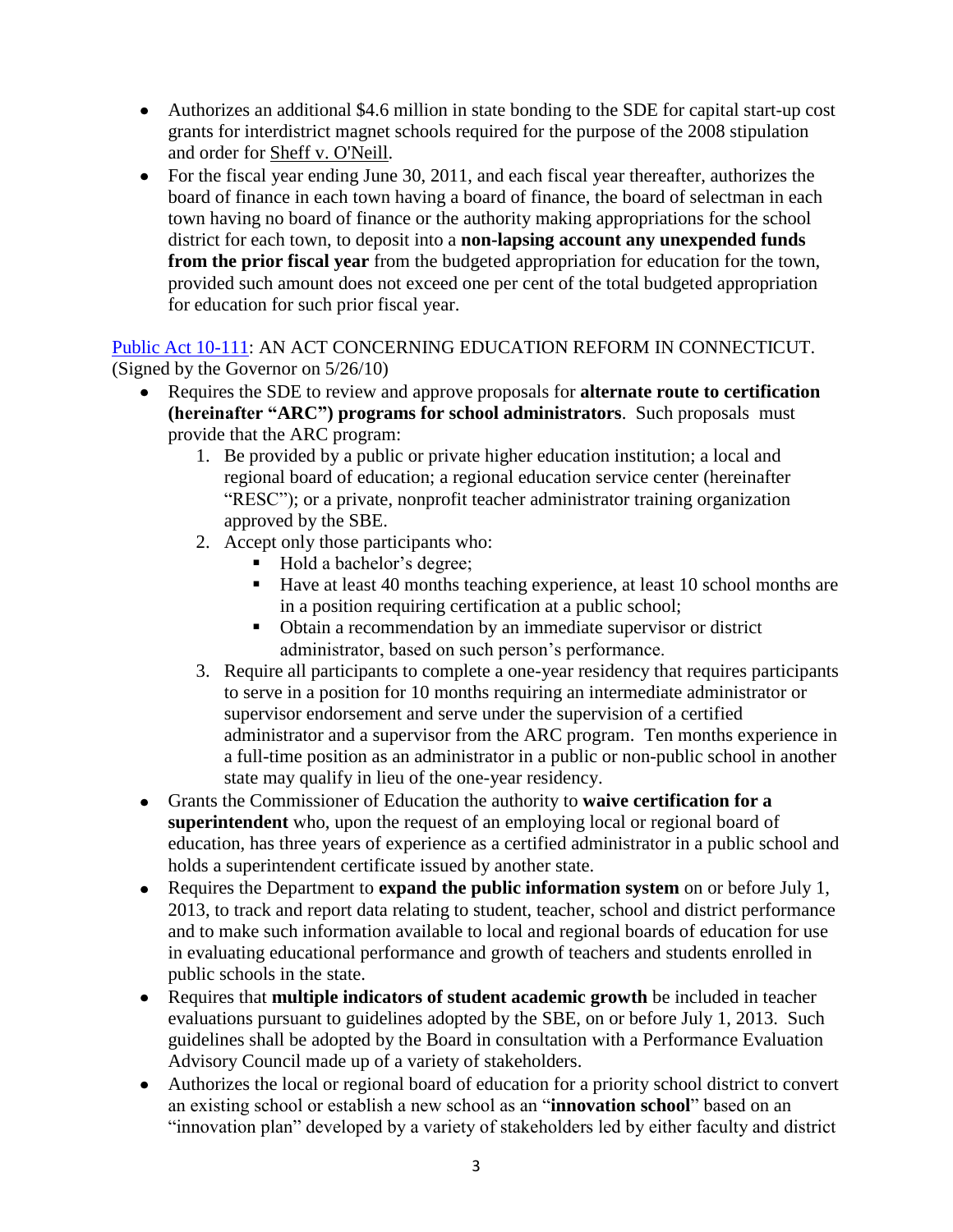leadership or an external partner. An external partner may include a public or private institution of higher education, nonprofit charter school operators, educational collaboratives or a consortia authorized by the Commissioner of Education.

- Permits the SBE to grant the Commissioner of Education the authority, after a number of conditions have been met, to **reconstitute the local or regional board of education** for a school district that fails to make acceptable progress after being designated as a lowachieving school district for two years.
- Allows a local or regional school board in a **priority school district to hire a retired teacher** certified in any subject for up to two consecutive years at full salary without loss of pension benefits, provided such board certifies to the Teachers' Retirement Board that no qualified candidates were available. Current law authorizes any local or regional board to hire a retired teacher for up to two years for subject shortage areas only.
- Allows teachers and administrators who attained tenure in another school district in Connecticut or out-of-state and **take a job in a priority school district, to attain tenure in the new district in half the time** (i.e., after working 10 months rather than 20 months in the priority school district).
- Expands the entities eligible for state funding to provide professional development services, technical assistance, and evaluation activities to include state education organizations (e.g., CAPSS, CABE, and CAS).
- Eliminates the requirement that the SBE may only issue charters for state and local charter schools "within available appropriations."
- Requires the SBE to **waive enrollment limits for charter schools** found by the Board to have a demonstrated record of achievement.
- Requires teachers first employed by a charter school on or after July 1, 2010, to participate in the Teachers' Retirement System.
- Makes **the charter school facility grant program** permanent.
- Requires the SBE to adopt regulations to regulate charter management organizations and their relationships to charter schools.
- Revises the high school graduation requirements beginning with the Class of 2018, consistent with **the Connecticut Plan**, adopted by the SBE in 2008. The bill requires students complete a minimum of 25 credits in order to earn a diploma and increases the credit requirements for core subjects such as math and science.
- Beginning with the class of 2018, requires **end-of-year examinations** for Algebra I, geometry, biology, American history, and grade ten English. Such examinations are to be developed by the SDE beginning on and after July 1, 2012.
- Beginning with the class of 2018, requires local and regional boards of education to provide **adequate student support services and remedial services** for all students beginning in grade seven, including providing alternate means for students to complete the high school graduation requirements.
- Requires local and regional boards of education to adopt **a policy for the granting of credit for online coursework** if that board allows students to earn credits towards graduation through the successful completion of online courses.
- For the school year commencing July 1, 2012, requires all local and regional school boards to collect information for each public school student, starting in the sixth grade, which includes the students' career and academic choices in grades six to twelve.
- Permits the SDE to establish **a board examination series pilot program** to allow local or regional boards of education to permit students in grades nine through 12 to substitute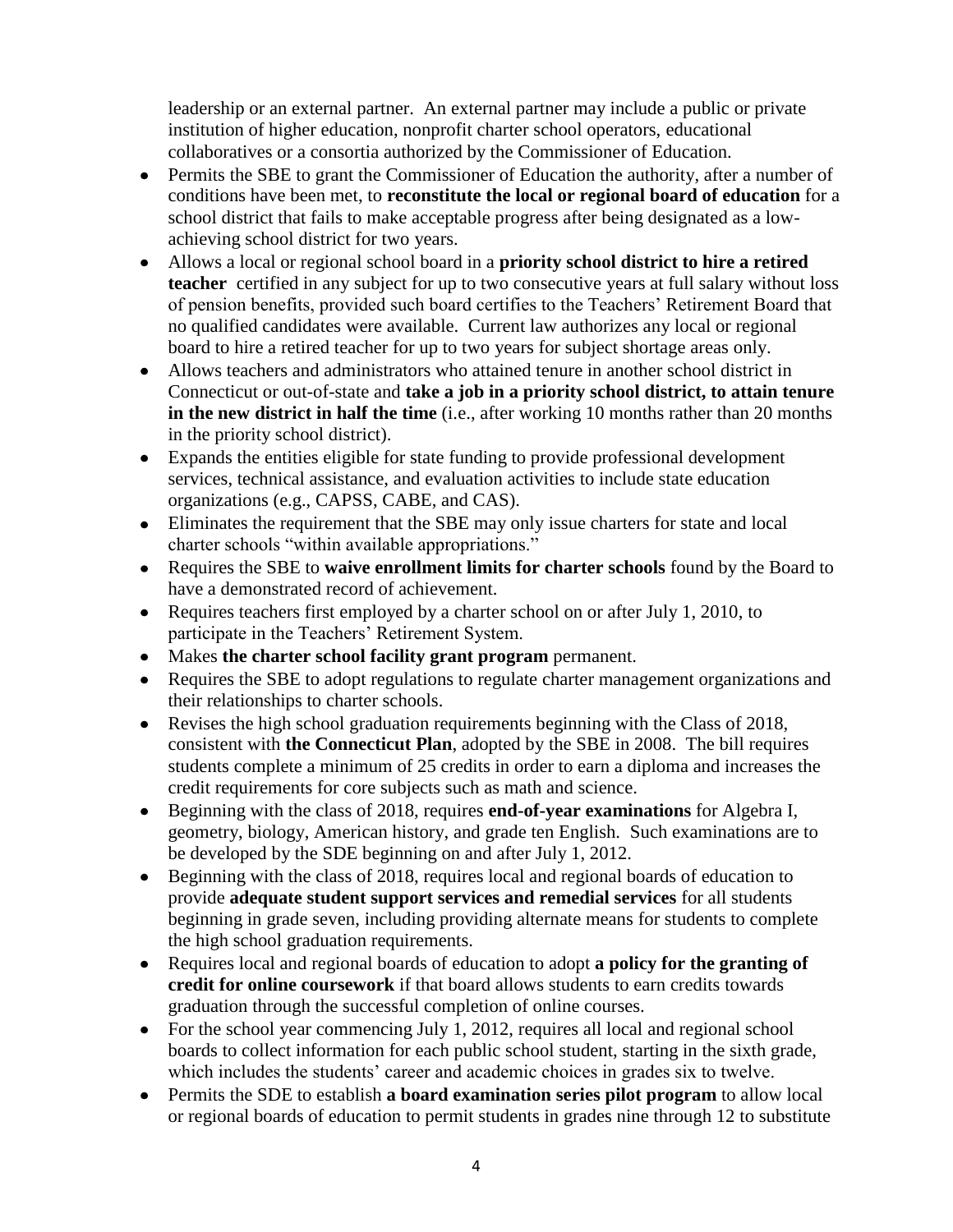achievement of a passing score on a series of examinations approved by the SBE for the high school graduation requirements. The bill also requires that the SBE issue a board examination certificate to any student who has successfully completed such program.

- $\bullet$ Requires the SDE to **issue grants to local and regional school districts for the purpose of implementation of the revised graduation requirements** and student support services, in fiscal years ending June 20, 2013, to June 30, 2018. The bill also requires local and regional boards of education seeking grant assistance to report to the SDE on or before November 12, 2012, on the status of the district's implementation of the revised graduation requirements and student support services and an explanation of the necessary funds to continue implementation.
- Requires the SDE to **report to the education committee, on or before February 1, 2013, on the status of implementation** by the districts as well as whether funds are available to assist in such implementation, whether additional funds are needed, and whether any changes in the statute need to be made to facilitate implementation.
- Authorizes school authorities to consider a student's previous disciplinary problems when deciding whether an out-of-school suspension is warranted, as long as the school previously attempted to address the problems by means other than out-of-school suspension or an expulsion.
- Requires all districts with a school that has been designated as low achieving pursuant to 10-223e of the general statutes to establish a **school governance council** in that school which has the authority, among other things, to petition the local or regional board of education to reconstitute that school using one of a number of models identified in the bill, including the Title I school improvement grant models, CommPACT Schools, and Innovation Schools.
- Requires **monitoring by the SDE** of these governance councils and school reconstitutions.
- Transfers the **Parent Trust Fund** from the Department of Social Services (hereinafter "DSS") to the SDE, allows the fund to receive state money, and requires the Commissioner of Education, to use the fund to improve parental involvement.
- Requires school districts with dropout rates of eight per cent or greater to create an **online credit recovery program** for students identified as at-risk of dropping out.
- Requires school districts to conduct **two parent-teacher conferences** per school year.
- Establishes a **task force responsible for examining the achievement gap** in Connecticut.
- Requires all school districts to implement an **advanced placement course program** for the school year commencing July 1, 2011, and requires the SBE to develop guidelines to aid local and regional boards of education in training teachers for teaching advanced placement courses to a diverse student body.

# [Public Act 10-151:](http://www.cga.ct.gov/2010/ACT/Pa/pdf/2010PA-00151-R00HB-05490-PA.pdf) AN ACT CONCERNING THE MINIMUM BUDGET REQUIREMENT AND VARIOUS EDUCATION GRANTS.

(Signed by the Governor on 6/8/10)

Allows towns whose school districts had **fewer students enrolled in the 2009-10 school year than in 2008-09** to reduce their minimum budgeted education appropriations for FY 10 by the difference in number of resident students for such school years multiplied by three thousand to reflect the drop in enrollment.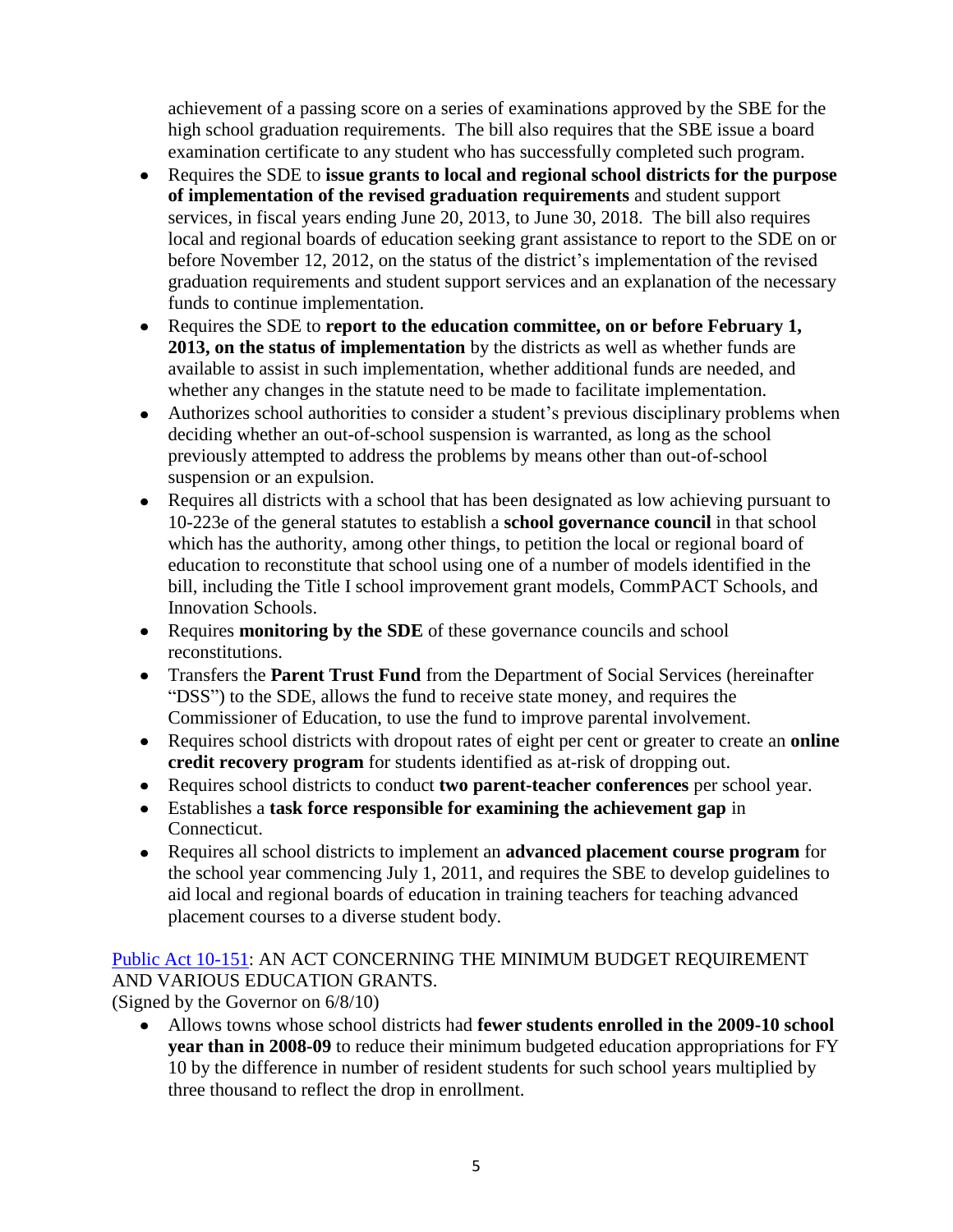- Extends to FY 10 the Commissioner of Education's authority, within available appropriations, to provide supplemental transportation grants to RESCs for interdistrict magnet school transportation.
- Requires East Hartford to receive an Education Cost Sharing (hereinafter "ECS") grant at least equal to its fixed grant entitlement for FY 09.
- For the fiscal year ending June 30, 2011, and each fiscal year thereafter, authorizes certain towns that no longer meet the qualifications for school readiness grants to continue to receive the grants. Under current law, districts that no longer qualify receive phase-out grants for three years.
- Authorizes the Commissioner to **deposit unspent school readiness funds in a new competitive district grant account**, established under the bill, and to use the funds to provide grants to competitive school districts to make slots available in preschool school readiness programs. "Competitive school district" is defined as a district with more than 9,000 students that is also a priority school district or a district in a town on the list of the 50 poorest in the state when considering adjusted equalized grand net list, student population, and population.

# [Public Act 10-174:](http://www.cga.ct.gov/2010/ACT/Pa/pdf/2010PA-00174-R00HB-05424-PA.pdf) AN ACT PERMITTING TWO OR MORE BOARDS OF EDUCATION TO JOINTLY PURCHASE EMPLOYEE HEALTH INSURANCE.

(Signed by the Governor on 6/8/10)

On and after October 1, 2010, permits two or more municipalities or local or regional boards of education to enter into a written agreement to act as a single entity to provide medical or health care benefits for their employees under certain conditions stated in the bill.

# [Public Act 10-175:](http://www.cga.ct.gov/2010/ACT/Pa/pdf/2010PA-00175-R00HB-05425-PA.pdf) AN ACT CONCERNING SPECIAL EDUCATION.

(Signed by the Governor on 6/8/10)

- On and after July 1, 2012, requires boards of education to provide applied behavior analysis services to any such **child with autism spectrum disorder** if the student's individualized education plan requires such services. Such services shall be provided by a person who is either (A) licensed by the Department of Public Health or certified by the SDE and such services are within the scope of practice of such license or certificate, or (B) certified by the Behavior Analyst Certification Board as a behavior analyst or assistant behavior analyst, provided such assistant behavior analyst is working under the supervision of a certified behavior analyst. In addition, a teacher or paraprofessional may implement the individualized education plan providing for such applied behavior analysis services, provided such teacher or paraprofessional is under the supervision of a person described above.
- On and after July 1, 2010, revises the membership of the State Advisory Council for Special Education by reducing the number of appointments and revising the membership to make it consistent with federal law. Note that Public Act 10-1 of the June Special Session amends Public Act 10-175 making further technical amendments to said Council.

# [Special Act 10-9:](http://www.cga.ct.gov/2010/ACT/sa/pdf/2010SA-00009-R00HB-05426-SA.pdf) AN ACT CONCERNING INDIVIDUALIZED EDUCATIONAL PROGRAMS.

(Signed by the Governor on 6/8/10)

Establishes a 22-person task force, to be staffed by the General Assembly, to study individualized educational programs.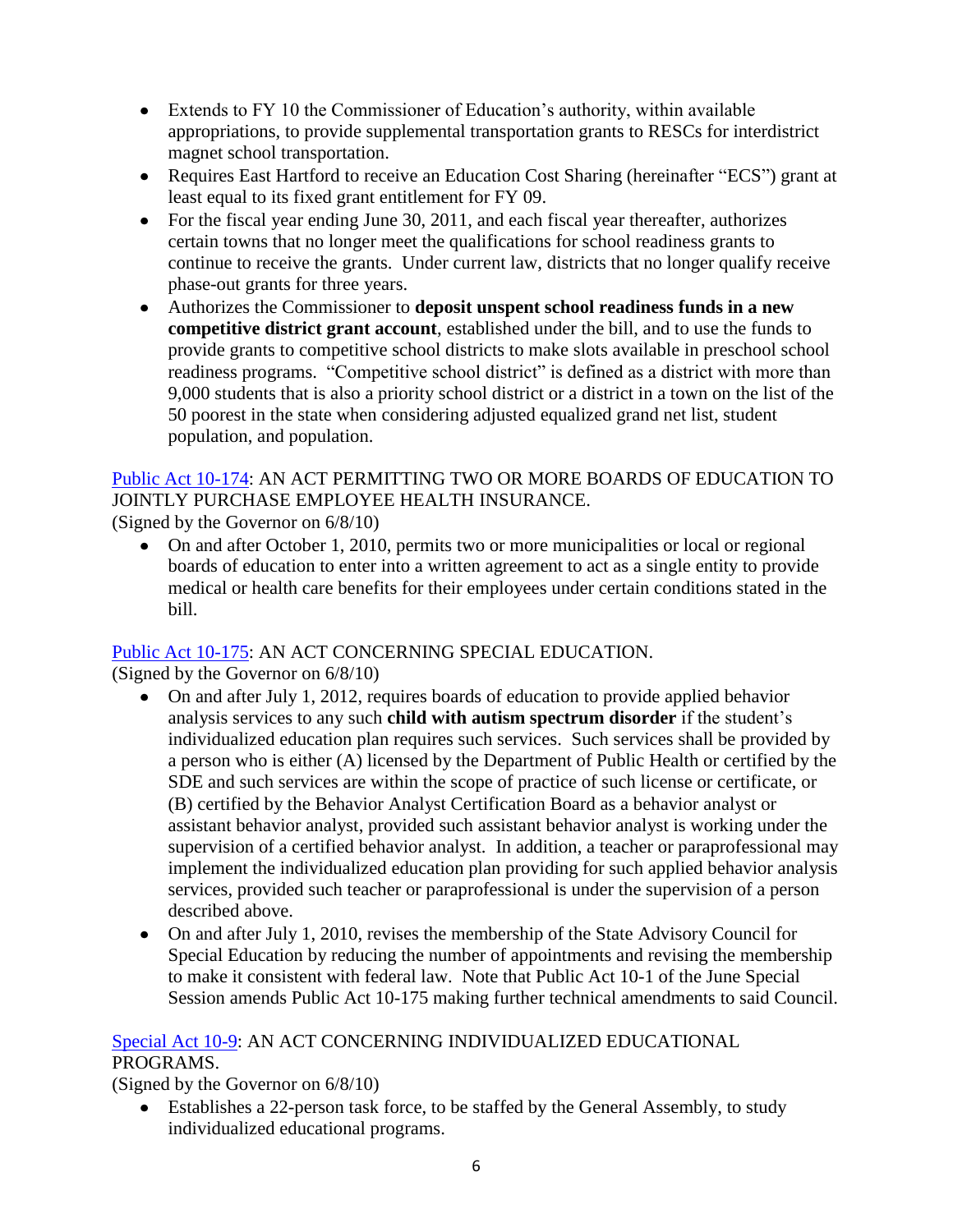- The task force shall: (1) examine the existing processes and procedures for the development and administration of individualized educational programs; (2) examine relevant federal laws and propose legislation that codifies such federal laws into state law; (3) reevaluate existing individualized educational programs under federal law standards; (4) examine the training required for personnel administering individualized educational programs and develop ways in which such training can be included in professional development for certified employees; (5) develop a program for the auditing of individualized educational programs at the district level; and (6) examine ways in which to address issues of noncompliance by personnel and districts in the administration of individualized educational programs.
- Not later than February 1, 2011, the task force shall submit a report on its findings and  $\bullet$ recommendations to the joint standing committees of the General Assembly having cognizance of matters relating to education, higher education and employment advancement and human services.

# **Other Education-Related Bills Approved**

[Public Act 10-44:](http://www.cga.ct.gov/2010/ACT/Pa/pdf/2010PA-00044-R00SB-00025-PA.pdf) AN ACT AUTHORIZING AND ADJUSTING BONDS OF THE STATE FOR CAPITAL IMPROVEMENTS, TRANSPORTATION AND OTHER PURPOSES (Signed by the Governor on 5/26/10)

Cancels all or part of the following bond authorizations for state agency capital projects as well as various grant and loan programs for the SDE:

| $\S$ | <b>Project</b>                                                                                                                                                                                                                                                  | <b>Current</b><br><b>Authorization</b> | <b>Amount</b><br><b>Canceled</b> |
|------|-----------------------------------------------------------------------------------------------------------------------------------------------------------------------------------------------------------------------------------------------------------------|----------------------------------------|----------------------------------|
| 126  | Alterations and improvements to buildings and<br>grounds, including new and replacement equipment,<br>tools and supplies necessary to update curricula,<br>vehicles and technology upgrades at all Connecticut<br>Technical High Schools. (Authorized in 2005). | 8,000,000                              | 6,757                            |
| 191  | Grants to municipalities, regional school districts,<br>and RESCs for the costs of wiring school building.<br>(Authorized in 2005).                                                                                                                             | 5,000,000                              | 5,000,000                        |
| 305  | Grants to municipalities, regional school districts,<br>and RESCs for the costs of wiring school buildings.<br>(Authorized in 2007).                                                                                                                            | 2,000,000                              | 2,000,000                        |
| 306  | Grants for minor capital improvements and wiring<br>for technology for school readiness programs.<br>(Authorized in 2007).                                                                                                                                      | 1,500,000                              | 1,500,000                        |
| 309  | Grants to municipalities, regional school districts,<br>and RESCs for the purchase and installation of<br>security infrastructure, including surveillance<br>cameras, entry door buzzer systems, scan cards, and<br>panic alarms. (Authorized in 2007).         | 5,000,000                              | 2,000,000                        |
| 342  | Sheff v. O'Neill magnet school start-up grants.<br>(Originally authorized in 2008).                                                                                                                                                                             | 7,000,000                              | 29,200                           |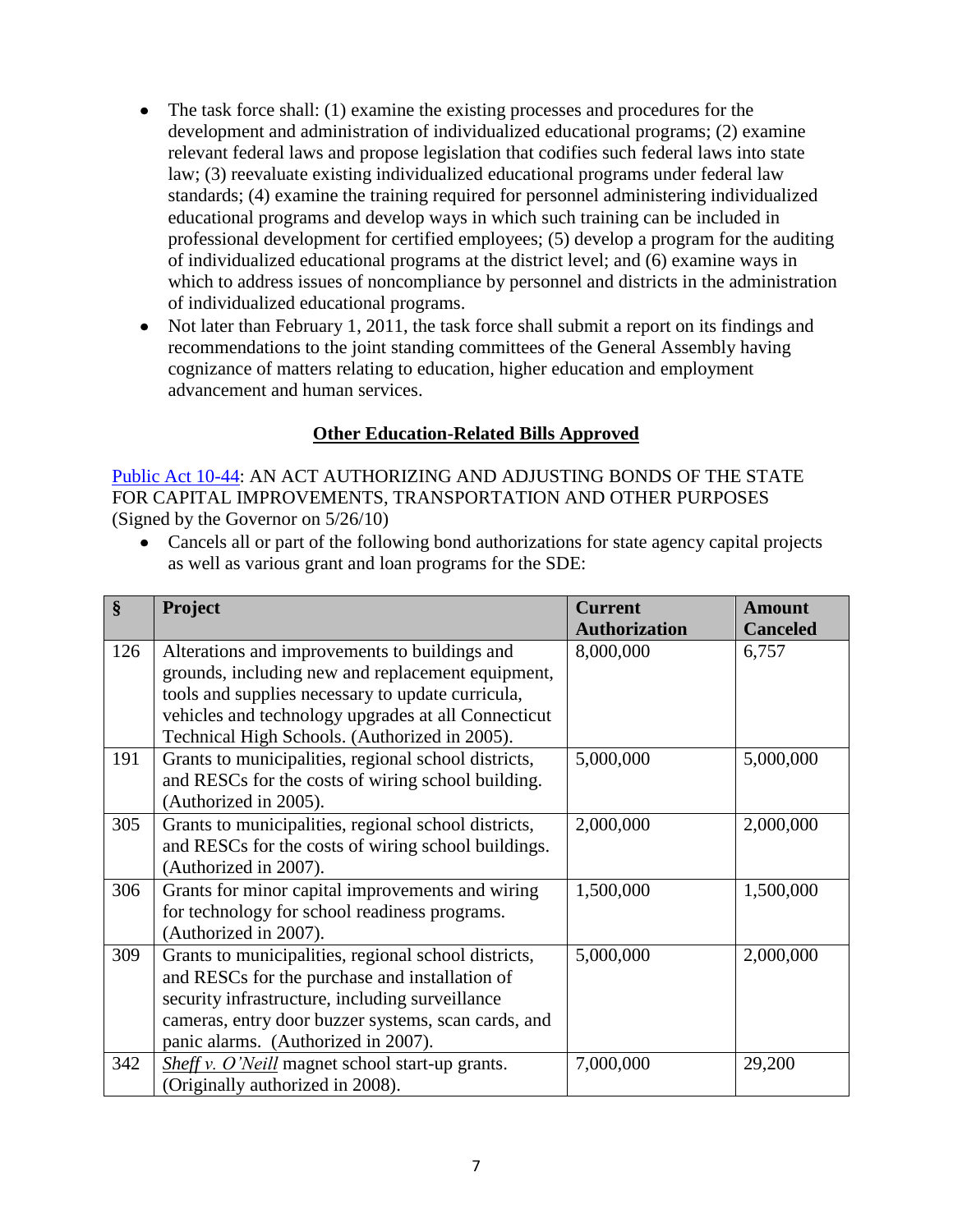# [Public Act 10-75:](http://www.cga.ct.gov/2010/ACT/Pa/pdf/2010PA-00075-R00HB-05435-PA.pdf) AN ACT CONCERNING THE RECOMMENDATIONS OF THE MAJORITY LEADERS' JOB GROWTH ROUNDTABLE.

(Signed by the Governor on 5/6/10)

Beginning on or after January 1, 2014, eliminates the tax credit for donating new or used computers to public or private schools.

# [Public Act 10-83:](http://www.cga.ct.gov/2010/ACT/Pa/pdf/2010PA-00083-R00HB-05033-PA.pdf) AN ACT PROVIDING A PARTIAL REFUND OF THE SALES TAX IMPOSED ON THE SALE OF SCHOOL BUSES EQUIPPED BY THE MANUFACTURER WITH SEAT SAFETY BELTS.

(Signed by the Governor on 6/2/10)

- Requires the Department of Motor Vehicles (hereinafter "DMV") to administer a program to help pay for the cost of **school buses equipped with lap/shoulder (3-point) seat belts**. DMV must do this by increasing certain fees by \$50 and using the increase to offset a portion of the sales tax school bus companies pay for seat belt-equipped school buses in participating school districts. School districts may apply to the DMV for this funding from July 1, 2011, through December 31, 2017. The application must include a proposed agreement between the school district and the bus company with which it contracts. The agreement is contingent on DMV's approval and funding from a school seat belt account the bill creates.
- Requires participating school districts to provide written notice of the availability and proper use of seat belts to the parents or legal guardians of each student who uses a school bus. It requires the school district to teach students the proper use of the seat belts, including how to fasten and unfasten them.
- Exempts participating school districts, the school bus companies they contract with, and school bus operators, from liability for injuries caused solely by a student's use, misuse or failure to use a school bus seat belt.
- Requires the Transportation and Education committees to hold a joint hearing during the 2018 legislative session on the program's effectiveness and level of participation, and to recommend to the legislature, by March 1, 2018, whether to continue the program.

### [Public Act 10-90:](http://www.cga.ct.gov/2010/ACT/Pa/pdf/2010PA-00090-R00HB-05306-PA.pdf) ACT CONCERNING THE OPERATION OF CHILD DAY CARE CENTERS AND GROUP DAY CARE HOMES IN PUBLIC SCHOOLS. (Signed by the Governor on 5/26/10)

This act requires the Department of Public Health (hereinafter "DPH") to adopt regulations establishing physical plant requirements for licensed child day care centers and group day care homes that exclusively serve school-age children. In doing so, DPH must consider those located in private or public school buildings.

# [Public Act 10-133:](http://www.cga.ct.gov/2010/ACT/Pa/pdf/2010PA-00133-R00HB-05360-PA.pdf) AN ACT CONCERNING CHILDREN IN THE RECESSION.

(Signed by the Governor on 6/8/10)

- Requires the Department of Social Services, in consultation with the Labor Department and the Departments of Education, Public Health and Children and Families, to seek, within available appropriations, to promote efficiency, reduce costs and administrative error rates and simplify the application process for families eligible for benefits by streamlining and integrating public information and access to programs.
- Requires SDE, in consultation with appropriate departments, to seek full utilization of the federal McKinney-Vento Homeless Assistance Act to protect children falling into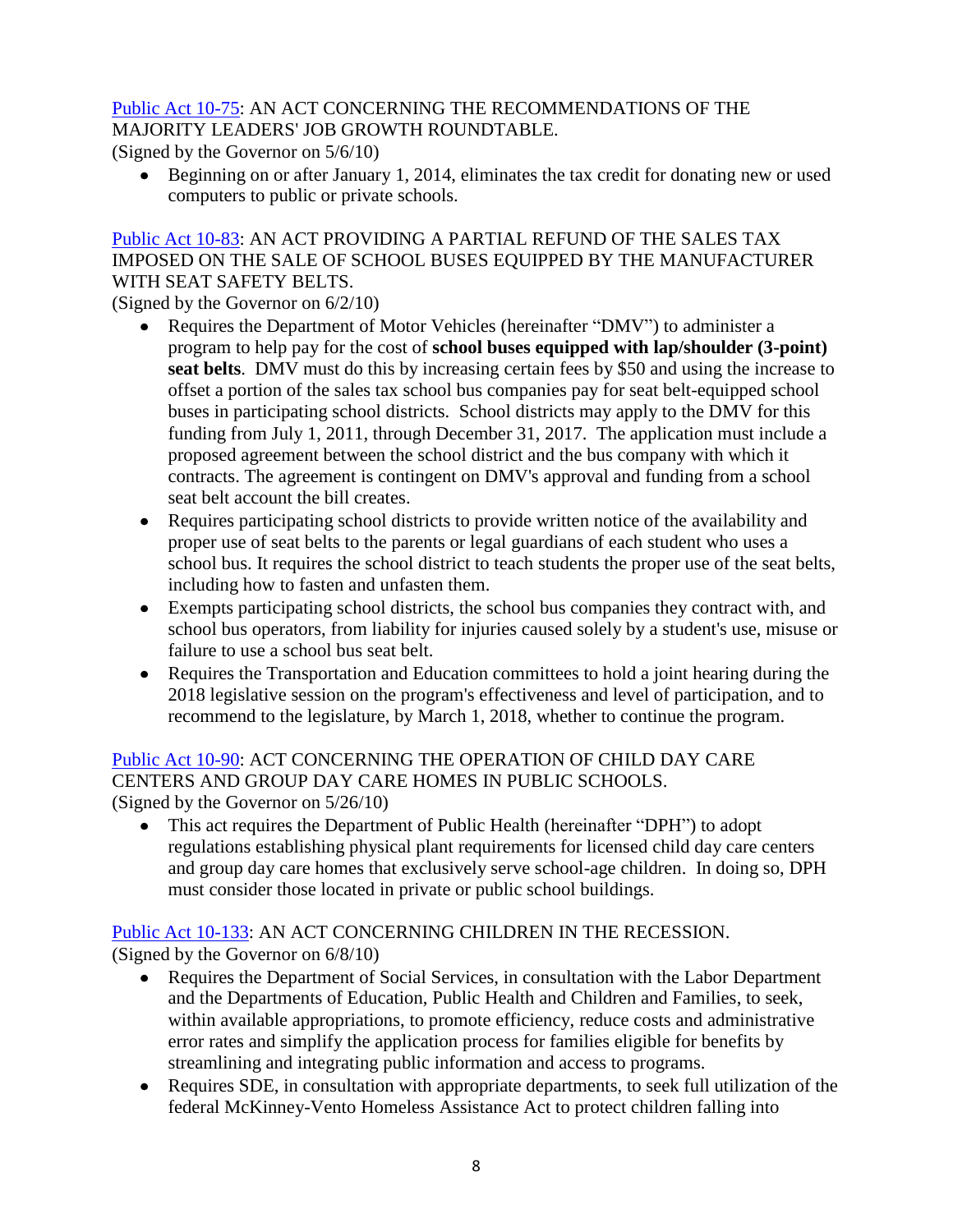homelessness from school failure and dropping out of school and to improve access to higher education. (Section 4(b)).

- Requires the Departments of Social Services, Public Health and Education to collaborate to **decrease hunger resulting from the recession by coordinating**, within available appropriations, state-wide public access, information and outreach, and promoting, within available appropriations, cross-referral and collocation of entry points and application processes for the federal Supplemental Nutrition Assistance Program, child nutrition programs and the federal Special Supplemental Food Program for Women, Infants and Children and increase federal reimbursements.
- Requires SDE to administer, within available appropriations, a **child nutrition outreach program** to increase (1) participation in the federal School Breakfast Program, federal Summer Food Service Program and federal Child and Adult Care Food Program; and (2) federal reimbursement for such programs. The child nutrition outreach program shall:
	- 1. Encourage schools to (A) participate in the federal School Breakfast Program; (B) employ innovative breakfast service methods where students eat their breakfast in their classrooms or elsewhere after school starts, rather than only before school and only in the cafeteria; and (C) apply to the in-classroom breakfast grant program pursuant to section 10-215g of the general statutes;
	- 2. (A) Encourage local and regional school districts to sponsor Summer Food Service Program sites; (B) recruit other sponsors of such sites; and (C) make grants to site sponsors to assist them in increasing child participation;
	- 3. Encourage day care centers to participate in the Child and Adult Care Food Program; and
	- 4. Publicize the availability of federally-funded child nutrition programs throughout the state. (Section 6).
- Requires the Department of Public Health, within available appropriations and in consultation with the Departments of Social Services and Education, to seek to reduce the incidence of low birth weight among infants and reduce the cost to the state from unnecessary hospitalizations of such infants by (1) maximizing co-enrollment in the federal Special Supplemental Food Program for Women, Infants and Children and Medicaid for all eligible women; (2) encouraging tobacco cessation programs targeted to pregnant women; and (3) promoting the use of the centering pregnancy model of prenatal care. The department may recover the costs of implementing the provisions of this section through funds available from the Tobacco and Health Trust Fund established under section 4-28f of the general statutes and the federal Temporary Assistance for Needy Families Emergency Fund.
- Requires SDE to submit a report on the policies and interventions promoted pursuant to subsection (b) of section 4 and section 6 of this act. The report shall include key outcome indicators and measures and set benchmarks for evaluating progress in accomplishing the purposes of said sections. The department shall submit the report on or before January 1, 2011, to the joint standing committee of the General Assembly having cognizance of matters relating to appropriations and the budgets of state agencies, in accordance with the provisions of section 11-4a of the general statutes.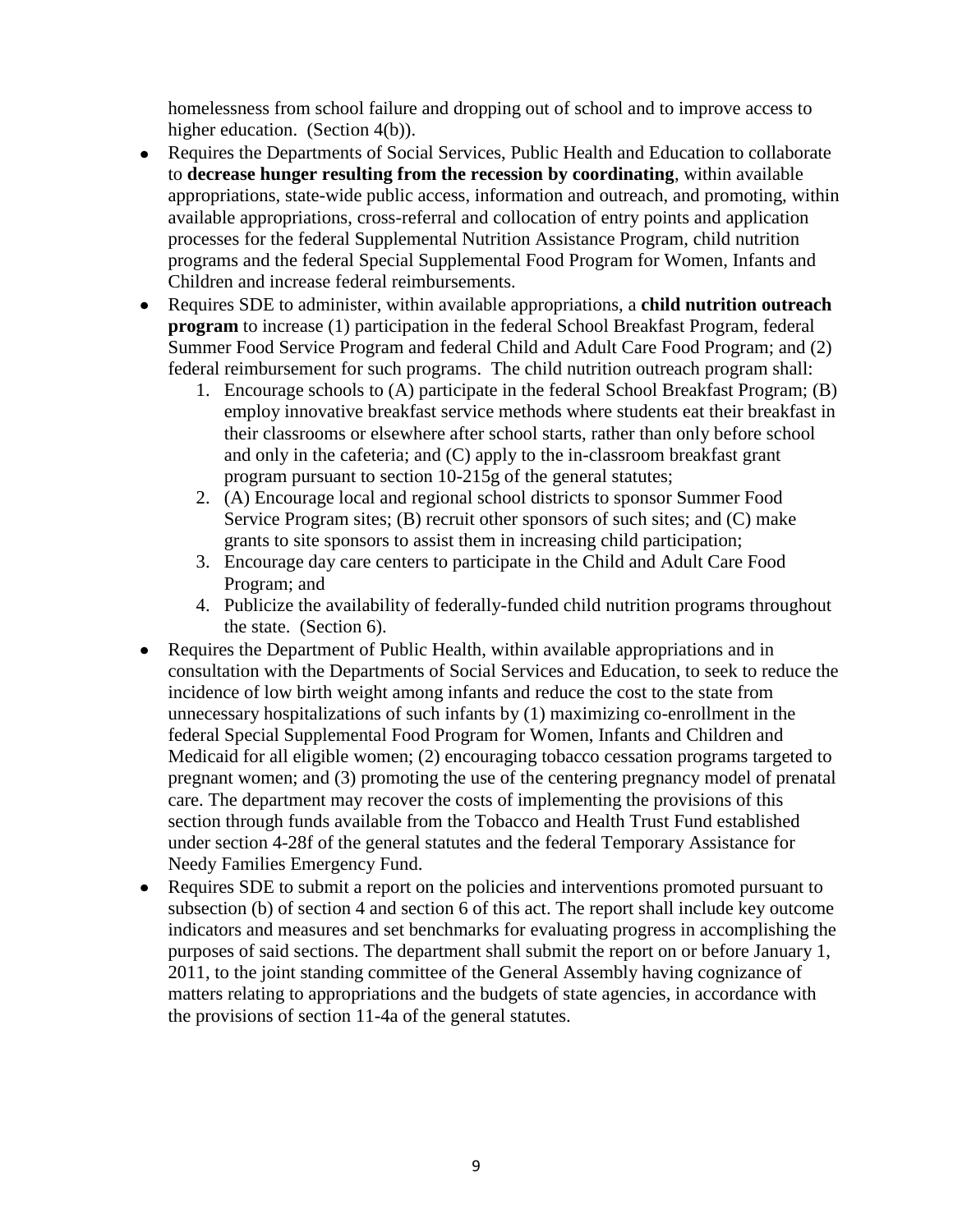[Public Act 10-156:](http://www.cga.ct.gov/2010/ACT/Pa/pdf/2010PA-00156-R00HB-05164-PA.pdf) AN ACT IMPLEMENTING THE RECOMMENDATION OF THE PROGRAM REVIEW AND INVESTIGATIONS COMMITTEE CONCERNING THE ALIGNMENT OF POSTSECONDARY EDUCATION AND EMPLOYMENT IN THE GREEN INDUSTRY.

(Signed by the Governor on 6/8/10)

- Requires each regional vocational-technical school and public higher education institution to develop, in a manner prescribed by the commissioners of education and higher education, equipment-sharing agreements for **students in green jobs courses or academic programs**, including solar photovoltaic installation.
- Requires the Department of Higher Education, in consultation with the SDE, to develop annually and publish on its website (1) a list of every green jobs course and academic program in a public higher education institution or a regional vocational-technical school in the state and (2) an inventory of green jobs-related equipment in these schools. Additionally, the bill requires the Community-Technical Colleges Board of Trustees (hereinafter "CTC") to have uniformly named green jobs academic programs in the CTC.

[Public Act 10-160:](http://www.cga.ct.gov/2010/ACT/Pa/pdf/2010PA-00160-R00SB-00031-PA.pdf) AN ACT IMPLEMENTING THE BUDGET RECOMMENDATIONS OF THE GOVERNOR CONCERNING THE EDUCATIONAL PLACEMENT OF CHILDREN IN THE CARE AND CUSTODY OF THE DEPARTMENT OF CHILDREN AND FAMILIES. (Signed by the Governor on 6/8/10)

- Creates a presumption that it is in the best interest of a **child placed in out-of-home care** under an emergency, temporary custody, or commitment order by the Department of Children and Families (hereinafter "DCF") to continue to attend the school he or she attended before the placement (i.e., the "school of origin").
- Applies to (1) all school-age children, (2) three- to five-year olds determined eligible for special education, and (3) children age 27 months through age five referred for special education determination.
- Provides mechanisms for parents to challenge DCF decisions.
- Makes **DCF responsible for the costs of transporting a child from a placement to school**.
- Makes a school ineligible to receive the state special education state agency placement grant for a child placed in another community who continues to attend his or her original school.

# [Public Act 10-169:](http://www.cga.ct.gov/2010/ACT/Pa/pdf/2010PA-00169-R00HB-05202-PA.pdf) AN ACT CONCERNING TELECOMMUTING OPTIONS FOR STATE EMPLOYEES.

(Signed by the Governor on 6/7/10)

- Requires, instead of allows, the Department of Administrative Services (hereinafter  $\bullet$ "DAS") Commissioner to develop and implement guidelines, in cooperation with state employee unions, authorizing state employee telecommuting and work-at-home programs. The guidelines and the determination of whether a position is appropriate for telecommuting are not subject to collective bargaining.
- Eliminates the requirement that such an assignment must be determined to be cost effective and eliminates the requirement that such an assignment be approved by DAS.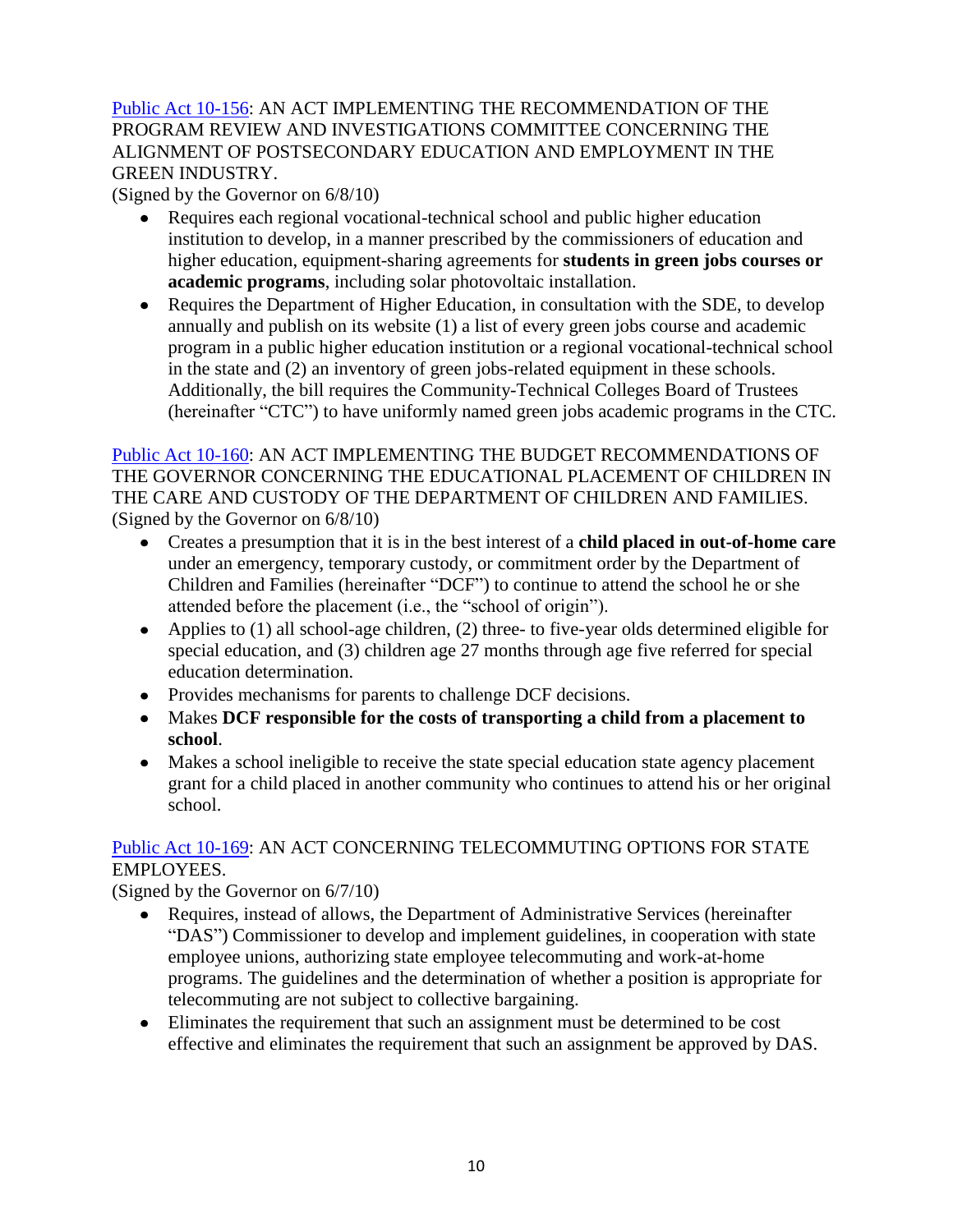# [Public Act 10-167:](http://www.cga.ct.gov/2010/ACT/Pa/pdf/2010PA-00167-R00HB-05336-PA.pdf) AN ACT ENCOURAGING SHARED SERVICE AGREEMENTS BETWEEN BOARDS OF EDUCATION.

(Signed by the Governor on 6/7/10)

- Effective October 1, 2010, permits any two or more boards of education to establish shared service agreements between such boards of education or between such boards of education and the municipalities in which such boards of education are located.
- Establishes a grant in FY 12 to any municipality whose board of education makes a cooperative arrangement with at least one other board of education to provide school **transportation, that result in a savings in FY 11**. The grant is in addition to the reimbursements to school districts under current law for student transportation.

### **Budget Related Bills Approved**

[Public Act 10-3:](http://www.cga.ct.gov/2010/ACT/Pa/pdf/2010PA-00003-R00HB-05545-PA.pdf) AN ACT CONCERNING DEFICIT MITIGATION FOR THE FISCAL YEAR ENDING JUNE 30, 2010.

(Signed by the Governor on 5/18/10)

• Reduces the amounts appropriated to SDE for FY 10 and FY 11 by the following amounts:

| <b>Line Item</b>                         | <b>FY 10</b> | <b>FY 11</b> |
|------------------------------------------|--------------|--------------|
| Equipment                                | \$95         | \$94         |
| <b>Best Practices</b>                    |              | \$475,000    |
| <b>Bilingual Education</b>               |              | \$212,903    |
| <b>Charter Schools</b>                   |              | \$70,000     |
| CT Pre-Engineering Program               |              | \$87,500     |
| Early Childhood Advisory Cabinet         |              | \$71,250     |
| Health & Welfare Services Pupils Private |              | \$477,500    |
| Schools                                  |              |              |
| <b>Interdistrict Cooperation</b>         |              | \$3,000,000  |
| <b>Personal Services</b>                 |              | \$3,100,000  |
| Readers as Leaders                       |              | \$60,000     |
| <b>Regional Education Services</b>       |              | \$368,730    |

Requires the Commissioner of Education and the superintendent of the regional  $\bullet$ vocational-technical school system to establish not later than January 1, 2011, and **administer licensed practical nurse programs at various regional vocationaltechnical schools at six locations throughout the state**, distributed on a geographically equitable basis, unless prior to November 1, 2010, said commissioner gives notice to the chairpersons and ranking members of the joint standing committee of the General Assembly having cognizance of matters relating to education that the Commissioner will fail to establish such programs by said date and the reasons for such failure. If any appropriation made for such programs is insufficient to cover the costs of establishing or administering the programs at such six locations, such insufficiency may be recovered from tuition paid by students of the programs, and the amount of such tuition may be established or increased as necessary to recover the insufficiency. (Sec. 29).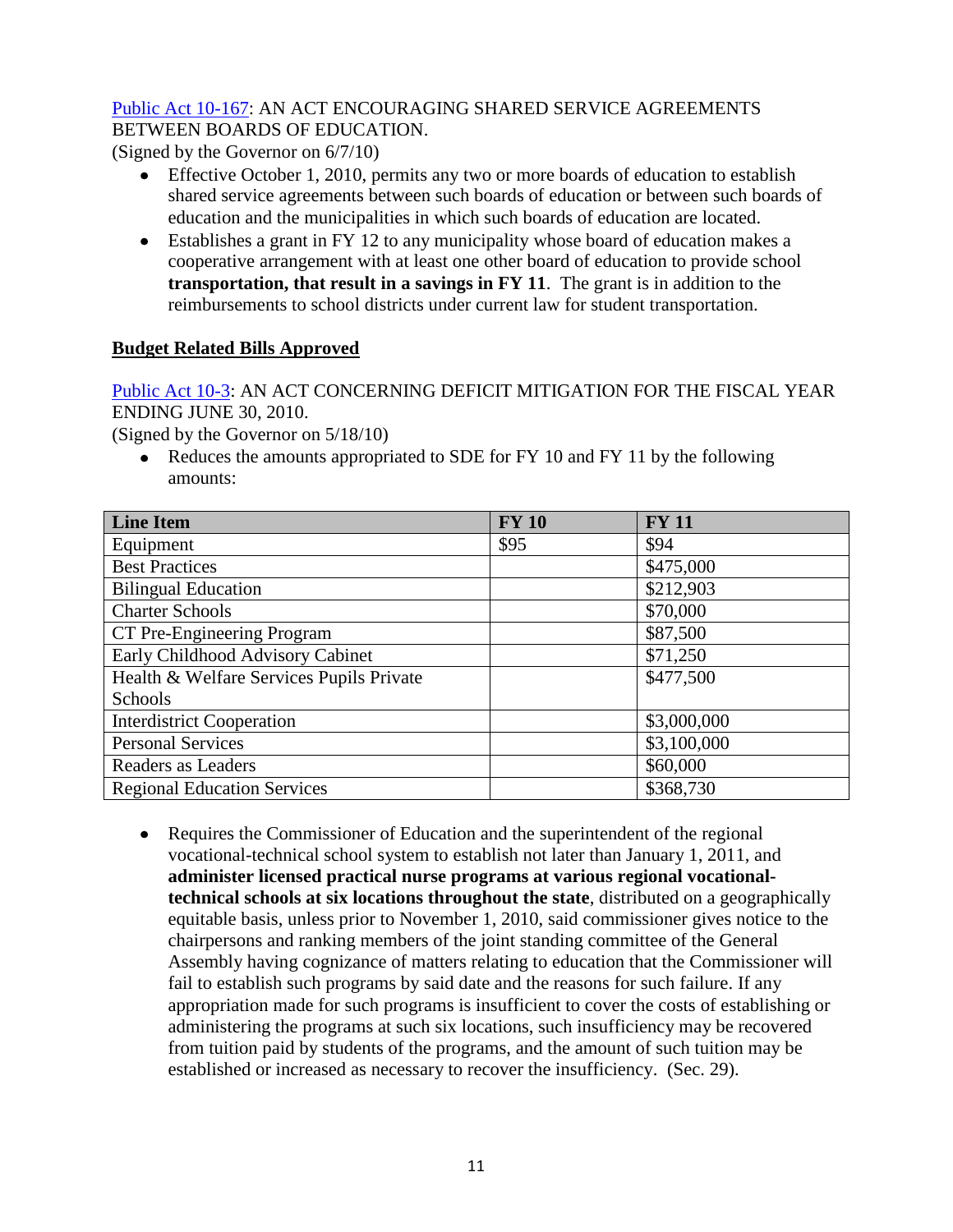# [Public Act 10-179:](http://www.cga.ct.gov/2010/ACT/Pa/pdf/2010PA-00179-R00SB-00494-PA.pdf) AN ACT MAKING ADJUSTMENTS TO STATE EXPENDITURES FOR THE FISCAL YEAR ENDING JUNE 30, 2011.

(Signed by the Governor on 5/7/10)

Makes mid-term budget adjustments for FY 11 Budget Adjustments. The following changes were made to theSDE's budget:

| <b>Line Item</b>                                                      | FY 11 Original<br><b>Appropriation</b> | FY 11 Adjusted<br><b>Appropriation</b> |
|-----------------------------------------------------------------------|----------------------------------------|----------------------------------------|
| <b>Personal Services</b>                                              | \$148,382,064                          | \$143,500,000                          |
| <b>Other Expenses</b>                                                 | \$16,689,076                           | \$17,476,121                           |
| Equipment                                                             | \$6                                    | \$1                                    |
| <b>Adult Education Action</b>                                         | \$253,355                              | \$240,687                              |
| Early Childhood<br><b>Advisory Cabinet</b>                            | \$3,750                                | $\overline{0}$                         |
| Longitudinal Data<br><b>Systems</b>                                   | \$775,000                              | \$648,502                              |
| School Accountability                                                 | \$1,855,062                            | \$1,803,284                            |
| <b>Community Plans for</b><br>Early Childhood                         | \$450,000                              | \$427,500                              |
| American School for the<br>Deaf                                       | \$9,979,202                            | \$9,480,242                            |
| <b>Omnibus Education</b><br><b>Grants State Supported</b><br>Schools* | \$6,748,146                            | $\overline{0}$                         |
| <b>Head Start-Early</b><br>Childhood Link                             | \$2,200,000                            | \$2,090,000                            |
| <b>Institutional Student</b><br>Aid**                                 | $\overline{0}$                         | \$882,000                              |
| Child Nutrition State<br>Match**                                      | $\overline{0}$                         | \$2,354,000                            |
| Health Foods Initiative**                                             | $\overline{0}$                         | \$3,512,146                            |
| <b>Transportation of School</b><br>Children                           | \$47,964,000                           | \$28,649,720                           |
| <b>Excess Cost-Student</b><br><b>Based</b>                            | \$120,491,451                          | \$139,805,731                          |
| Magnet Schools                                                        | \$174,631,395                          | \$174,131,395                          |
| After School Program                                                  | \$5,000,000                            | \$4,500,000                            |
| <b>Agency Total</b>                                                   | \$2,730,907,894                        | \$2,724,896,878                        |

- \* This line item was broken down into the three different line items marked with a double asterisk (\*\*).
- Adjusts the per pupil grant for Wintergreen and Edison Magnet schools for fiscal year FY11, to reflect the budget adjustment made in the Magnet School line item, above. (Sec. 18).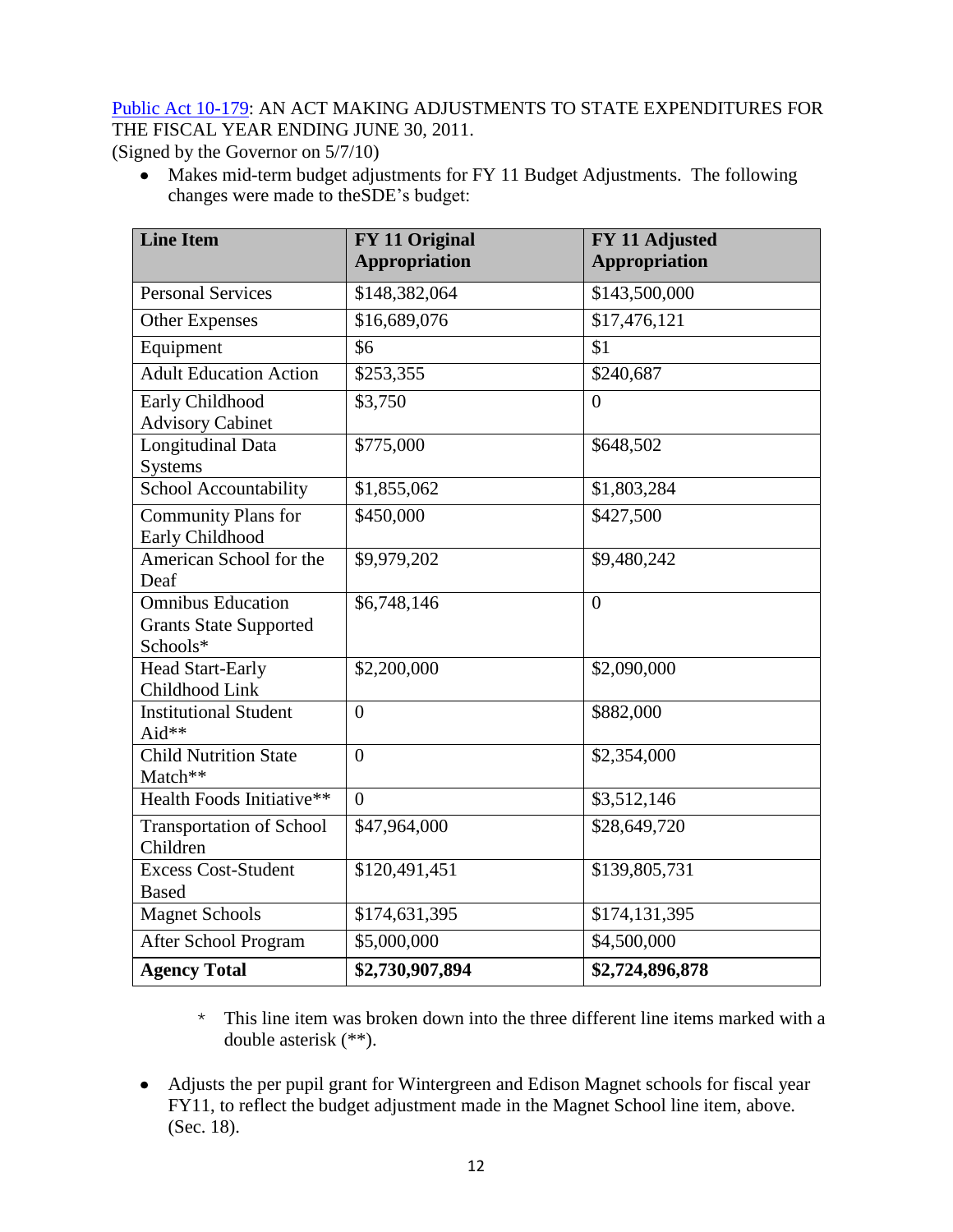- Redirects approximately \$19 million in reimbursements for each town from the transportation line item to Excess Cost-Student Based line item, in the specific grant amounts listed in the bill. (Sec. 27).
- Requires funds to be carried forward from prior years' appropriations to be used in FY 11, rather than lapsing at the end of FY 10, including up to \$500,000 for the litigation costs associated the Connecticut Coalition for Justice in Education Funding v. Rell lawsuit and up to \$1,500,000 for the costs associated with meeting the data assurances required for receipt of federal State Fiscal Stabilization Funding. (Sec.'s 53 & 54).
- Grants the Commissioner the authority to provide supplemental grants to the Hartford school district and the Capitol Region Education Council (hereinafter "CREC") for the purpose of transportation of students who are not residents of Hartford for interdistrict magnet schools operated by the Hartford School district and CREC. (Sec. 58).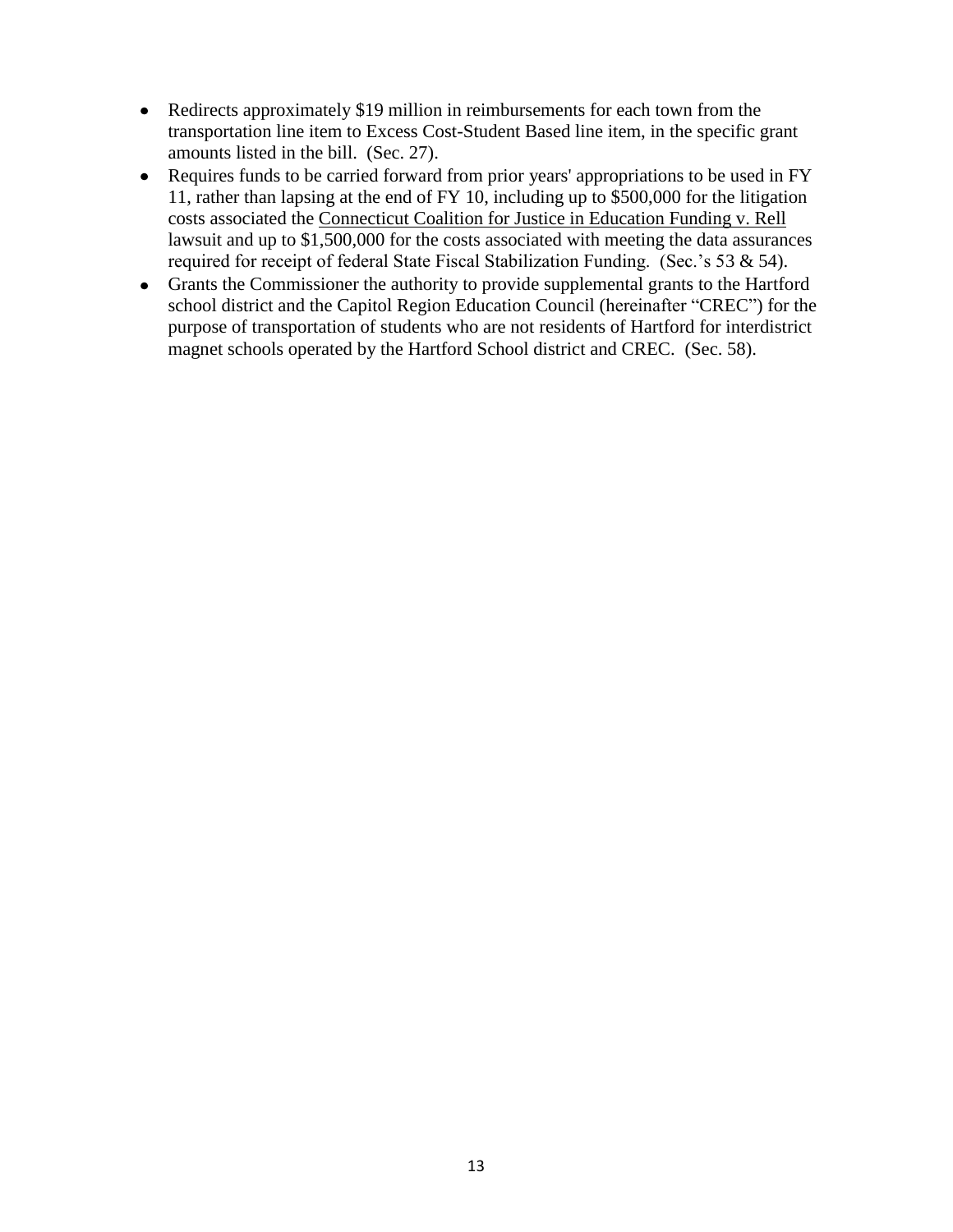#### Attachment A

# **TABLE OF AMENDED AND REPEALED STATUTES AND PUBLIC ACTS FOR 2010**

| <b>Statute</b>                      | <b>Public Act</b>        |
|-------------------------------------|--------------------------|
| 1-210 (b) (2010 Supp.)              | 10-17, §1                |
| $1 - 225$                           | 10-171, §4               |
| $10-1$                              | 10-76, §2                |
| $10-1$ (a)(3)                       | June Sp. Sess. 10-1, §58 |
| 10-10a (2010 Supp.)                 | 10-111, §3               |
| 10-16p (2010 Supp.)                 | 10-151, §4               |
| 10-16y (2) (2010 Supp.)             | 10-71, §1                |
| 10-29a (a)(61) (added) (2010 Supp.) | 10-40, §1                |
| 10-66p                              | 10-111, §10              |
| 10-66aa                             | 10-111, §11              |
| 10-66bb                             | 10-111, §12              |
| 10-66dd                             | 10-111, §13              |
| 10-66hh                             | 10-111, §14              |
| 10-76i                              | 10-175, §1               |
| $10-76i(a)$                         | June Sp. Sess. 10-1, §41 |
| 10-95h                              | $10-76, $3$              |
| 10-99                               | 10-32, §27               |
| 10-145b (k) (2010 Supp.)            | 10-71, §2                |
| $10-151$ (a)                        | 10-111, §9               |
| 10-151b                             | 10-111, §4               |
| 10-157                              | 10-111, §2               |
| 10-157 $(c)$                        | June Sp. Sess. 10-1, §59 |
| 10-158a (b) (2010 Supp.)            | 10-71, §3                |
| $10-183f(d)$                        | 10-22, §1                |
| 10-183r                             | 10-57, §1                |
| $10-183t$                           | $10-57,$ §2              |
| 10-183v                             | 10-111, §8               |
| 10-183ff                            | 10-57, §3                |
| 10-183jj (a)                        | $10-22, 92$              |
| 10-183jj (e)                        | 10-22, §3                |
| 10-220 (a) (2010 Supp.)             | 10-71, §4                |
| 10-220a (a)                         | 10-91, §1                |
| $10-221$ (d)                        | 10-32, §28               |
| $10-221$ (f)                        | 10-111, §29              |
| 10-221a                             | 10-111, §16              |
| 10-221d (a) (2010 Supp.)            | 10-71, §5                |
| 10-223e                             | 10-111, §21              |
| $10-228b(a)$                        | 10-75, §25               |
| 10-233c (g) (2010 Supp.)            | 10-111, §20              |
| 10-256                              | 10-32, §29               |